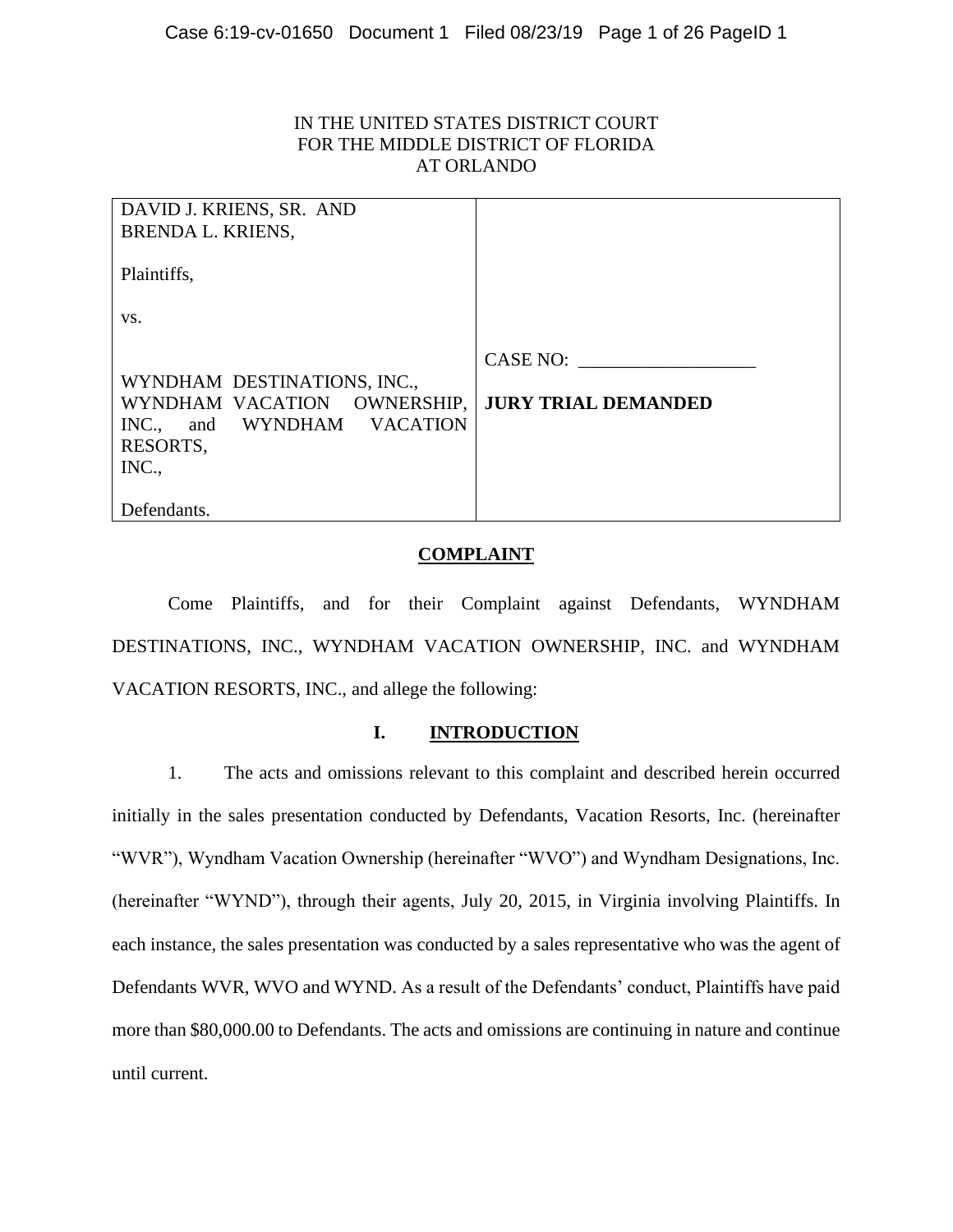#### Case 6:19-cv-01650 Document 1 Filed 08/23/19 Page 2 of 26 PageID 2

2. Defendants, Vacation Resorts, Inc., Wyndham Vacation Ownership and Wyndham Designations, Inc. collectively are engaged in the multi-billion-dollar timeshare industry.

3. Defendants, WVR, WVO and WYND own, operate or are affiliated with vacation ownership resorts in the following states and U.S. territories: (1) Arizona; (2) Arkansas; (3) California; (4) Colorado; (5) Florida; (6) Georgia; (7) Hawaii; (8) Idaho; (9) Illinois; (10) Louisiana; (11) Maryland; (12) Massachusetts; (13) Missouri; (14) Montana; (15) Nevada; (16) New Hampshire; (17) New Jersey; (18) New Mexico; (19) New York; (20) North Carolina; (21) Oklahoma; (22) Oregon; (23) Pennsylvania; (24) Puerto Rico; (25) Rhode Island; (26) South Carolina; (27) Tennessee; (28) Texas; (29) Utah; (30) Vermont; (31) Virginia; (32) Washington; (33) Wisconsin; and (34) U.S. Virgin Islands. *See* https://www.clubwyndham.com/cw/resorts.page.

4. Plaintiffs, each of them, are the victims of Defendants, WVR, WVO and WYND's highly organized and fraudulent scheme to sell timeshare interests to prospective owners, including each of the Plaintiffs, to have existing owners remain in contracts involving the purchase of timeshare interests (including through the rescission period), and to have existing owners purchase additional timeshare interests. Each of the Plaintiffs purchased Vacation Ownership Interest ("VOI") from WVR, WVO, and WYND or an affiliated company. Each plaintiff has suffered damage based on the fraudulent omissions and violations of laws as set forth in this complaint. The expected damages from the fraud, plus punitive damages, emotional harm, and other damages, exceeds \$75,000 for each Plaintiff.

5. Defendants WVR, WVO and WYND's, highly organized and fraudulent scheme violates applicable statutory law, common law and the duty of good faith and fair dealing implicit in all contracts.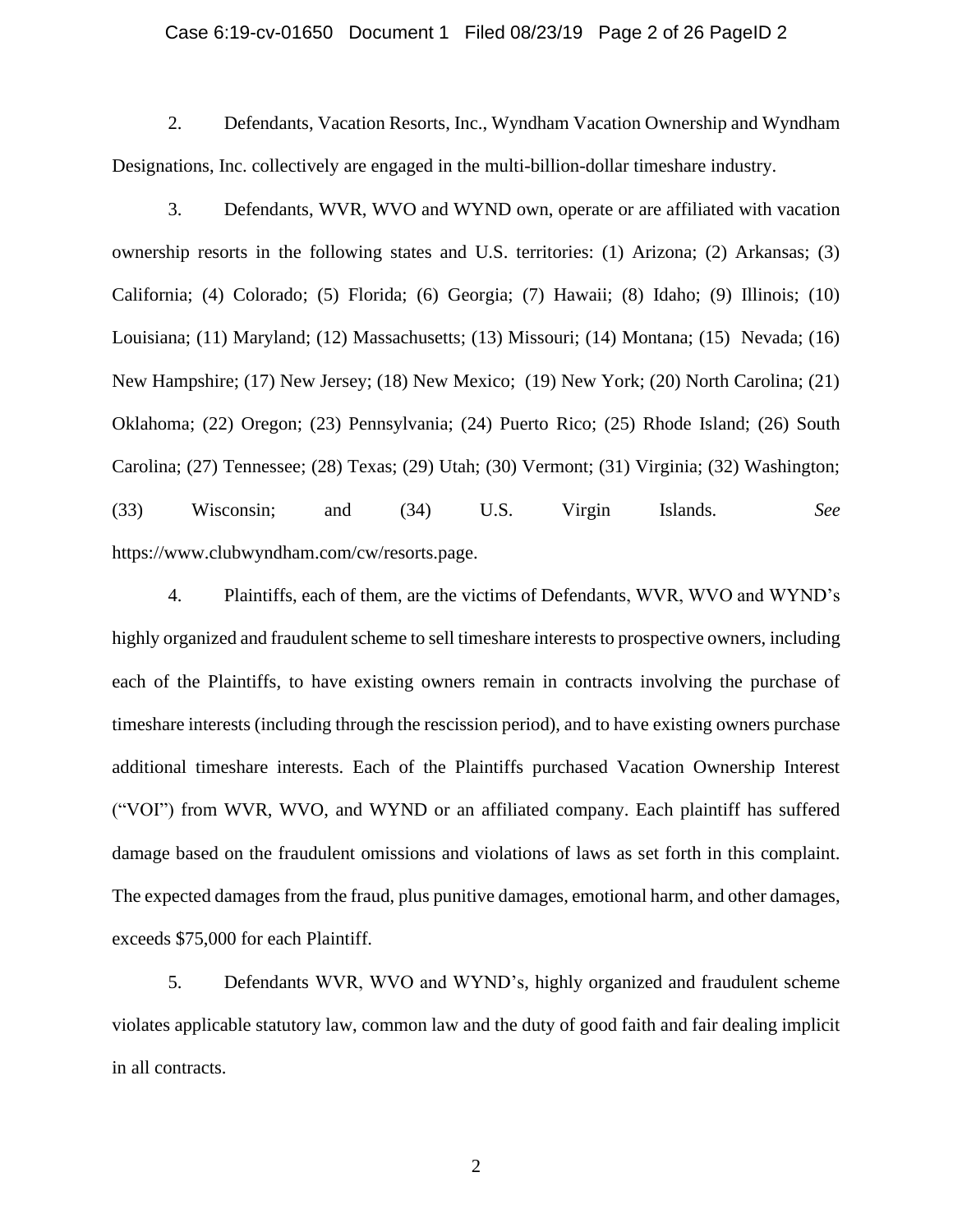#### Case 6:19-cv-01650 Document 1 Filed 08/23/19 Page 3 of 26 PageID 3

6. Each and every Plaintiff paid out thousands of dollars to purchase timeshare interests as a result of Defendants', each of them, unlawful and wrongful conduct, and as a result, have suffered injuries, harm, and damages.

#### **II. JURISDICTION AND VENUE**

7. This Court has subject matter jurisdiction over this matter pursuant to 28 U.S.C.A. 1332 as the amount in controversy exceeds \$75,000, exclusive of interest and costs, and the citizenship of the parties is diverse.

8. The Court has General jurisdiction and venue over the Defendants WVR, WVO and WYND as each of them is headquartered in Orlando, Florida.

9. This Court has both general and specific personal jurisdiction over all Defendants because all Defendants have continuous and systematic general business contacts in this District. All Defendants own, maintain, operate, collect payments, and/or derive revenue from the sale of property in this District, and had contact with this District specifically with respect to the events giving rise to each of the Plaintiffs' claims. All Defendants have purposefully and voluntarily availed themselves of this Court's jurisdiction by engaging in and/or profiting from real and personal property transactions in this District. The reservation system that controls the timeshare and vacation ownership interests (VOI) inventory is located in the state of Florida. Each vacation plan at issue is located in and/or has accommodations located in the state of Florida, as well as exists and originates in the state of Florida.

10. Venue is proper in this Court pursuant to 28 U.S.C. § 1391(a) because a substantial part of the events and omissions giving rise to Plaintiffs' claims occurred in this District, and the property that is the subject of this action is situated in this District. WVR, WVO and WYND conduct substantial business in this District, has marketed, advertised, and sold timeshare properties in this District, and has caused harm due to their activities in this District.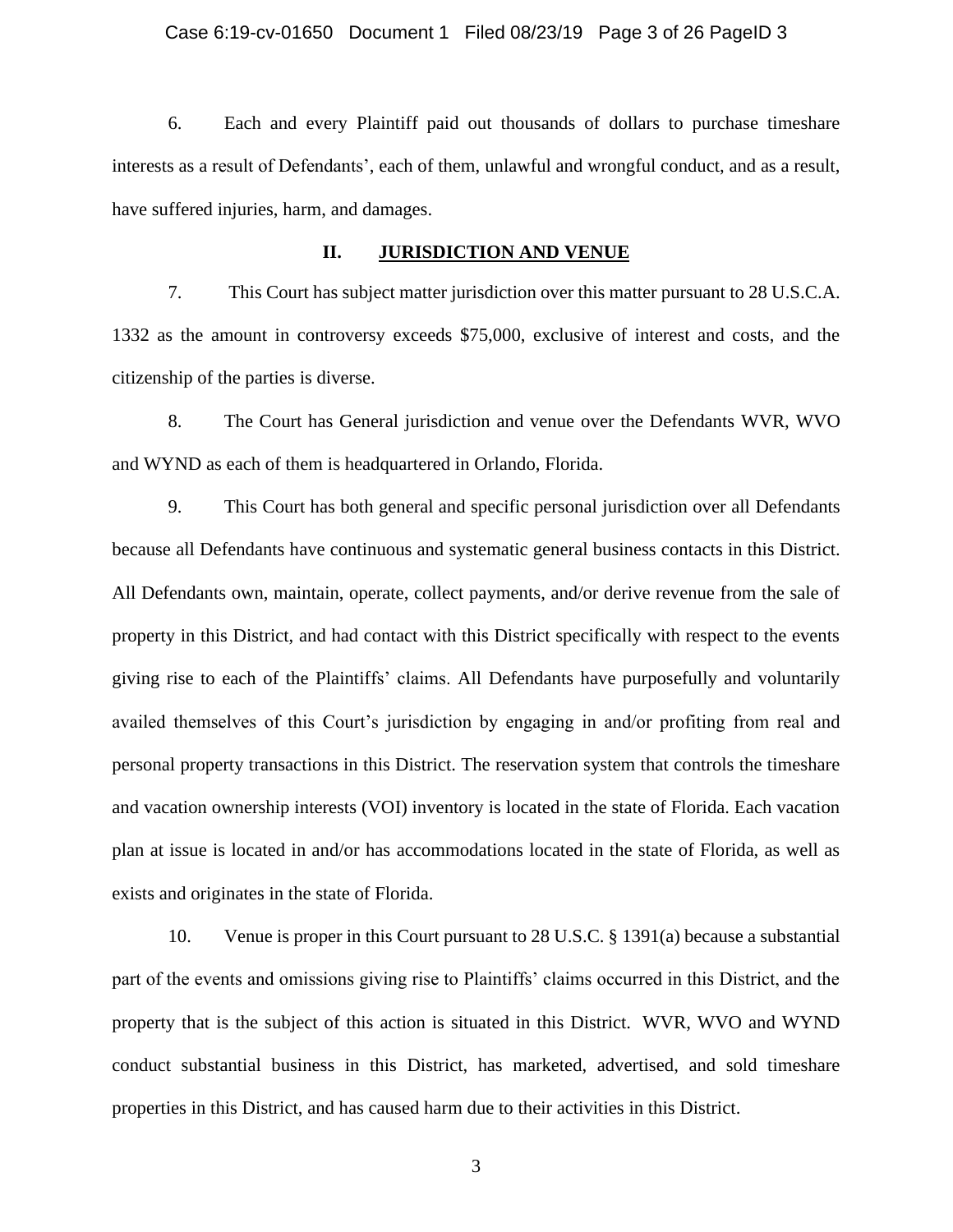#### **III. PARTIES**

#### **Plaintiffs**

11. Plaintiffs are timeshare purchasers who did purchase timeshare interests from Defendants on the date and at the location indicated in Paragraph 1 above. Plaintiffs are citizens and residents of Des Moines, Iowa.

## **Defendants**

12. Wyndham Vacation Ownership, Inc. and Wyndham Vacation Resorts, Inc., which have their principal places of business in Orlando, Florida. Wyndham Worldwide Corporation, Inc. is the predecessor of WYND.

13. Prior to June 1, 2018, WVR, WVO and Wyndham Worldwide Corporation, Inc. collectively was one of the world's largest hospitality companies, offering hospitality services through several brands, including but not limited to Wyndham Hotels and Resorts, Ramada, Days Inn, Super 8, Howard Johnson, Wingate by Wyndham, Microtel Inns & Suites by Wyndham, TRYP by Wyndham, Dolce Hotels and Resorts, RCI, Wyndham Vacation Rentals, Wyndham Vacation Resorts, Wyndham Vacation Ownership, Star Island by Wyndham, Shell Vacations Club and WorldMark by Wyndham.

14. On June 1, 2018, Wyndham Worldwide Corporation split into two publicly traded companies: Wyndham Destinations, Inc., (WYND) which focuses on the vacation ownership at issue in this action, and Wyndham Hotels and Resorts, Inc., which focuses on hotels and resorts.

15. Defendant Wyndham Destinations, Inc. is a Delaware Corporation with its principal address in Parsippany, New Jersey. Wyndham Destinations, Inc. conducts a substantial amount of business in Florida and this District, including (after June 1, 2018) the operation of its wholly-owned subsidiaries Wyndham Vacation Ownership, Inc. and Wyndham Vacation Resorts,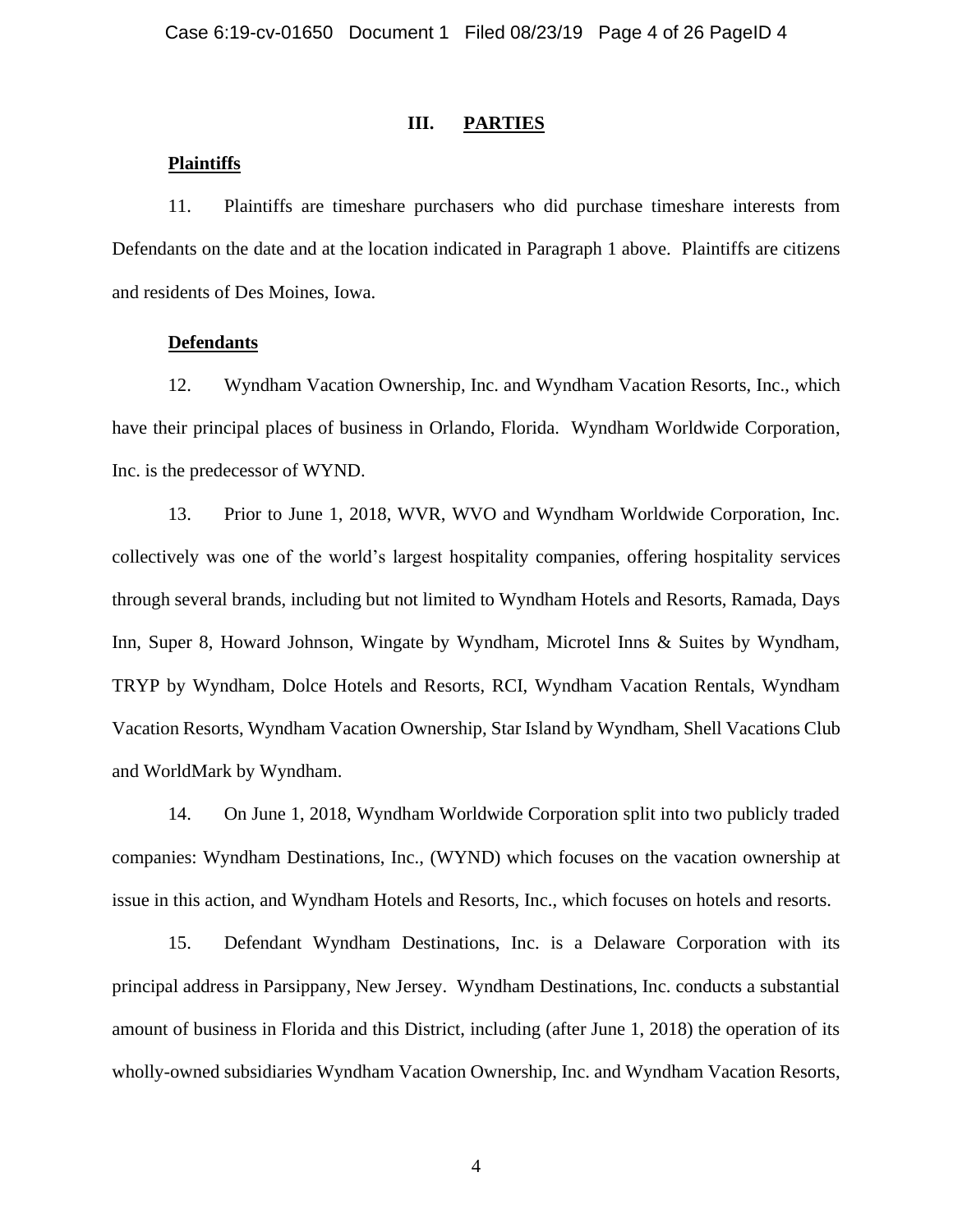#### Case 6:19-cv-01650 Document 1 Filed 08/23/19 Page 5 of 26 PageID 5

Inc., which have their principal places of business in Orlando, Florida. Wyndham Destinations, Inc. operates under several brands, including but not limited to Wyndham Vacation Resorts, Wyndham Vacation Rentals, Wyndham Vacation Ownership, Shell Vacations Club and WorldMark by Wyndham. Wyndham Destination, Inc.'s registered agent for service in Florida is Corporate Creations Network Inc., 11380 Prosperity Farms Road, #221E, Palm Beach Gardens, Florida, 33410.

16. Defendant Wyndham Vacation Ownership, Inc. ("WVO") is a Delaware corporation, with its principal place of business in Orlando, Florida. WVO's registered agent for service in Florida is Corporate Creations Network Inc., 11380 Prosperity Farms Road, #221E, Palm Beach Gardens, Florida, 33410.

17. Defendant Wyndham Vacation Resorts, Inc. ("WVR") is a Delaware corporation, with its principal place of business in Orlando, Florida. WVR's registered agent for service in Florida is Corporate Creations Network Inc., 11380 Prosperity Farms Road, #221E, Palm Beach Gardens, Florida, 33410.

18. Although separate corporations, all Defendants, WVR, WVO, and WYND, engage in uniform and common operations related to the ownership and operation of vacation ownership resorts and the marketing and sale of vacation ownership interests.

19. All Defendants, WVR, WVO and WYND, share the same offices in Parsippany, New Jersey and Orlando, Florida.

20. All Defendants, WVR, WVO and WYND, share many of the same officers and directors.

21. At all times herein referenced, each of the Defendants, WVR, WVO and WYND, was the agent, servant, partner, aider and abettor, co-conspirator and/or joint venturer of each of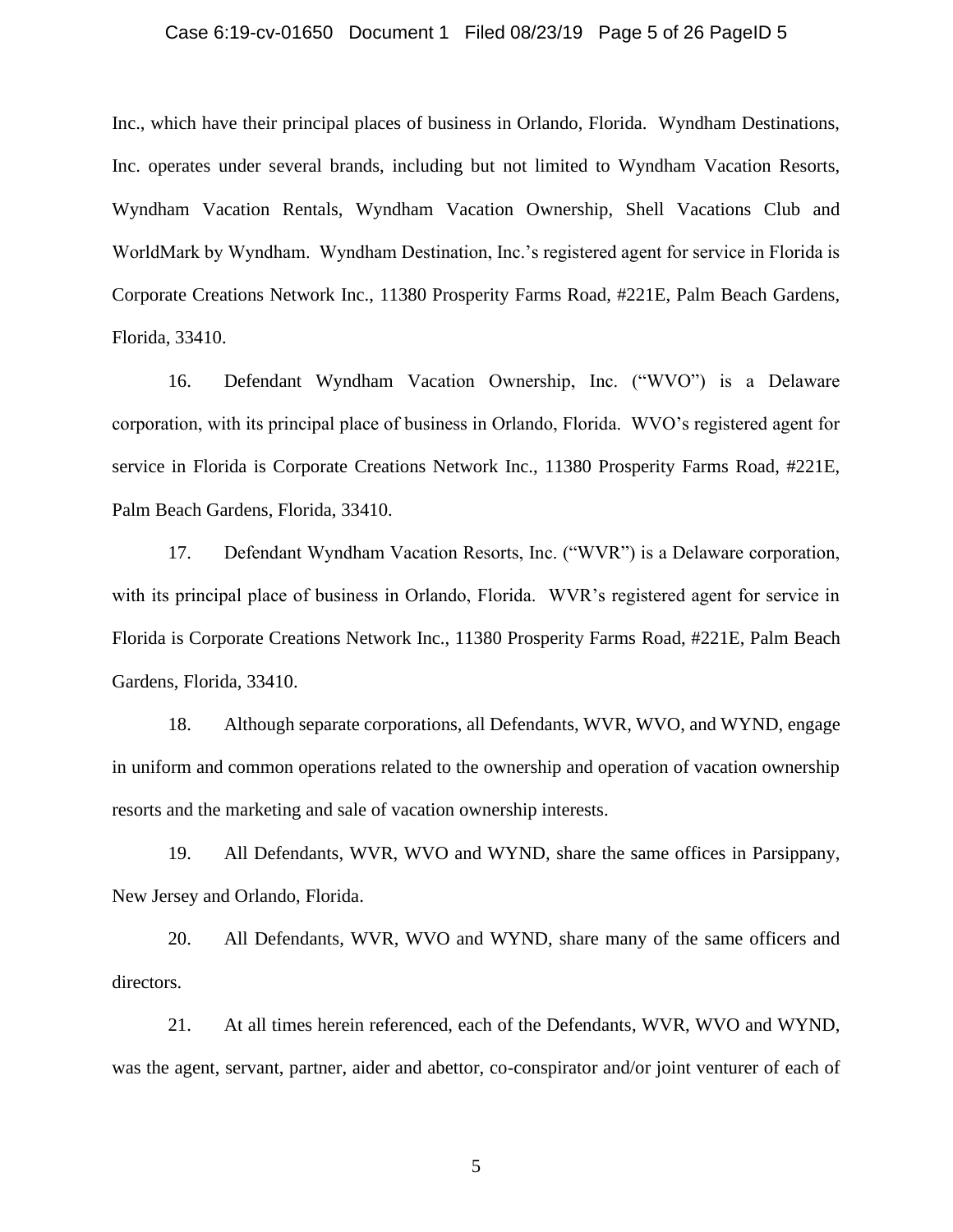#### Case 6:19-cv-01650 Document 1 Filed 08/23/19 Page 6 of 26 PageID 6

the other Defendants, WVR, WVO and WYND, and was at all times operating and acting within the purpose and scope of said agency, service, employment, partnership, conspiracy and/or joint venture and rendered substantial assistance and encouragement to the other Defendants, WVR, WVO and WYND, knowing that their collective conduct constituted a fraudulent scheme and a breach of duty owed to each and every Plaintiff.

22. At all times herein referenced, Defendants, WVR, WVO and WYND, and each of them, were fully informed of the actions of their agents and employees based on Defendants, WVR, WVO and WYND's fraudulent scheme, and thereafter Defendants, WVR, WVO and WYND, and each of them rewarded those actions and no officer, director or managing agent of any Defendants repudiated those actions on behalf of any Defendants.

23. There exists and, at all times mentioned herein, there existed a unity of interest in ownership between all Defendants, WVR, WVO and WYND, such that any individuality and separateness between the Defendants have ceased and these Defendants, WVR, WVO and WYND, and each of them are the alter ego of the other Defendants and exerted control over those Defendants. As such WVR, the subsidiary of WVO, is the mere instrumentality of WVO so as to allow WVO, through its organization and use of WVR, to be engaged in the improper conduct described herein. Additionally, WVO, the subsidiary of WYND, is the mere instrumentality of WYND so as to allow WYND, through its organization and use of WVO, to be engaged in the improper conduct described herein. Adherence to the fiction of the separate existence of these Defendants as entities distinct from the other Defendants will permit abuse of the corporate privilege and would sanction a fraud and/or would promote injustice.

### **IV. DEFENDANTS' HISTORY**

24. As of 2017, Wyndham Vacation Ownership, a brand of Wyndham Worldwide Corporation at the time, was the world's largest timeshare business based on the number of resorts,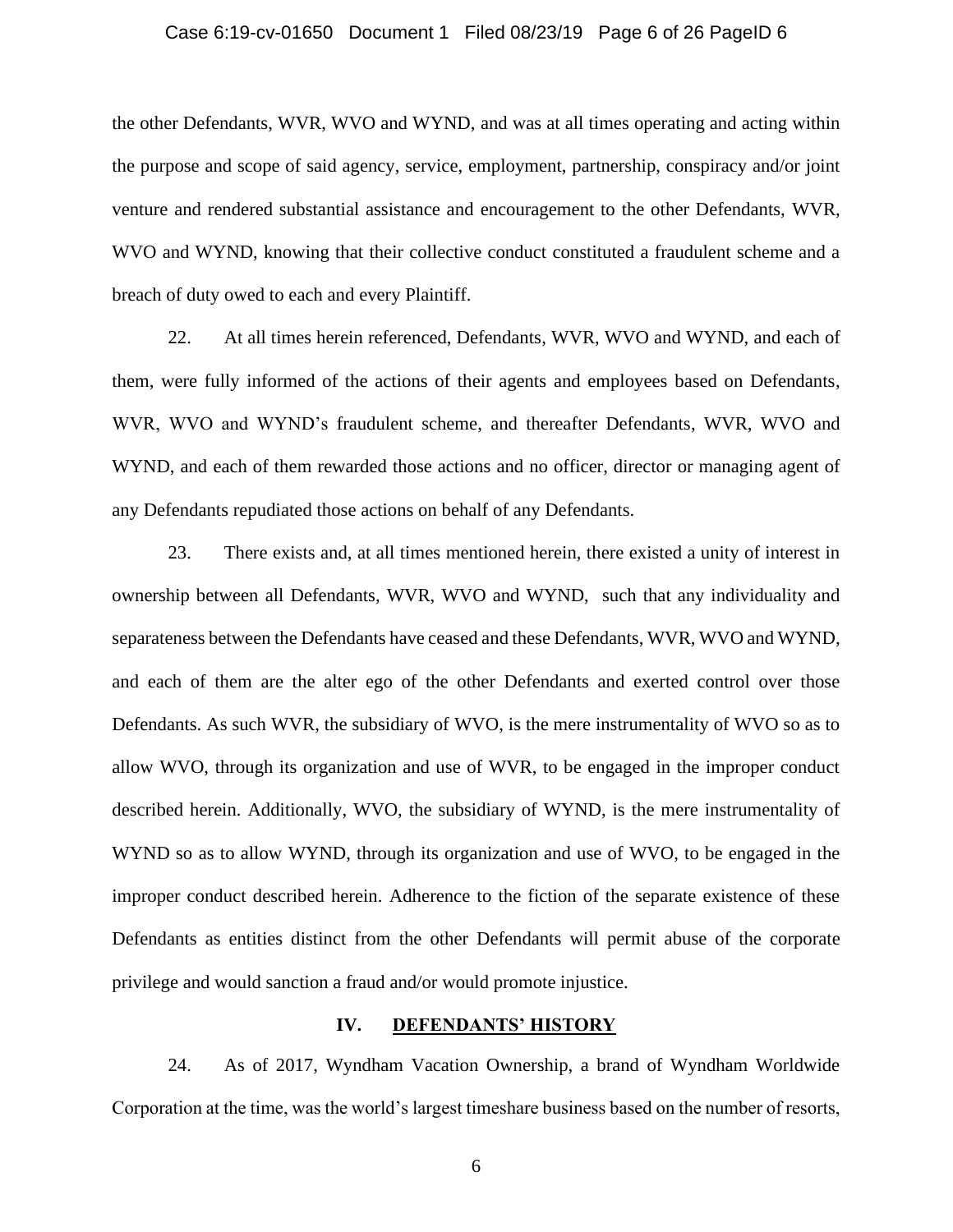#### Case 6:19-cv-01650 Document 1 Filed 08/23/19 Page 7 of 26 PageID 7

units, owners and revenues, with 221 resorts and over 878,000 owners. According to Wyndham Worldwide Corporation's 2017 10-K, Wyndham develops and markets timeshare interests, commonly referred to as Vacation Ownership Interests ("VOIs") to individual consumers, provides consumer financing in connection with the sale of VOIs and provides property management services at resorts from which maintenance fees are charged to owners. Thus, Defendants derive revenues from at least three (3) sources: 1) the sale of VOIs; 2) finance charges from "mortgage" financing; and 3) maintenance fees charged to VOI owners.

#### **V. DEFENDANTS' BUSINESS OPERATIONS**

## **A. The "Points" Concept**

25. The timeshare industry is driven by the sale of VOIs, which are represented by "points." Put simply, a purchaser enters into a contract to pay a certain amount of money to purchase a certain number of points which can be used each year to stay at several of the resorts either owned or operated by the timeshare company or a resort of one of its affiliates.

26. Thus, in order to stay at a resort owned or operated by a timeshare company, or a resort affiliated with a timeshare company, an owner must use his or her points to stay at a resort unit. The amount of points necessary to stay at a particular resort unit is based on several factors, including the location of the property and the date(s) one wants to stay. Using this system and the accompanying reservation system (located in the state of Florida) for timeshare resort accommodations, each Plaintiff was or is entitled to make reservations and stay in accommodations located in the state of Florida.

27. WVO, WVR, and WNYD operate in a similar manner as discussed in two preceding paragraphs of this Complaint as it relates to the points concept.

## **B. Luring Prospective Owners**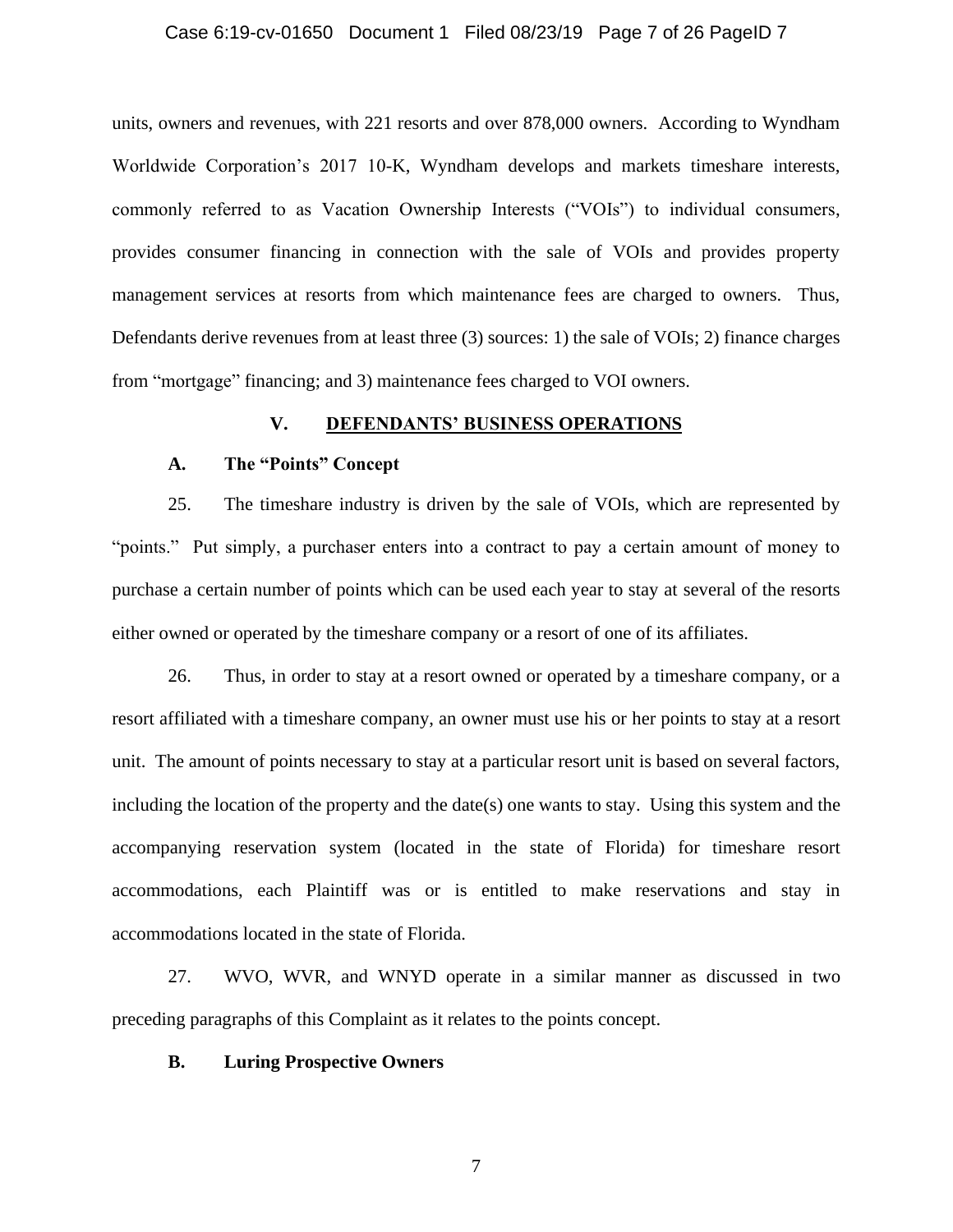#### Case 6:19-cv-01650 Document 1 Filed 08/23/19 Page 8 of 26 PageID 8

28. As part of the "presentations" or "tours," WVR, WVO and WYND, through their agents, omitted material facts to each and every Plaintiff as to how their points system works by not telling each and every Plaintiff that Plaintiff will be in competition with other owners to whom WVR, WVO, and WYND have sold VOIs with millions of corresponding points and with WVR, WVO, and WYND who does restrict the availability of reservations by using the accommodations for marketing and rental to generate income.

29. All persons, including each and every Plaintiff, who own VOIs assign their possessory, use, and occupancy rights to a trust and receive a symbolic point allocation based upon their ownership interest.

30. These membership points are renewed annually or biennially for alternate year ownership and are used to reserve accommodations through a reservation system owned and maintained by Wyndham.

## **C. Methods Used on Prospective and Existing Owners**

31. All Defendants, WVR, WVO, and WYND, through their agents, entered into a Tolling Agreement with each and every Plaintiff named therein, with the purpose of attempting to negotiate a settlement with the Plaintiffs named therein instead of engaging in litigation. Plaintiffs were on a Tolling Agreement, which tolled any and all statute of limitations related to any and all claims that, among others, the Plaintiffs may have against WVR, WVO, and WYND.

32. Per the Tolling Agreements, which are in each Defendants' possession, the parties could terminate at any point by giving written notice. Upon written notice of termination, the tolling period extends an additional sixty (60) days.

33. Any applicable statutes of limitations did not begin running again after the written notice to terminate the tolling agreement because the tolling agreement specifically provides that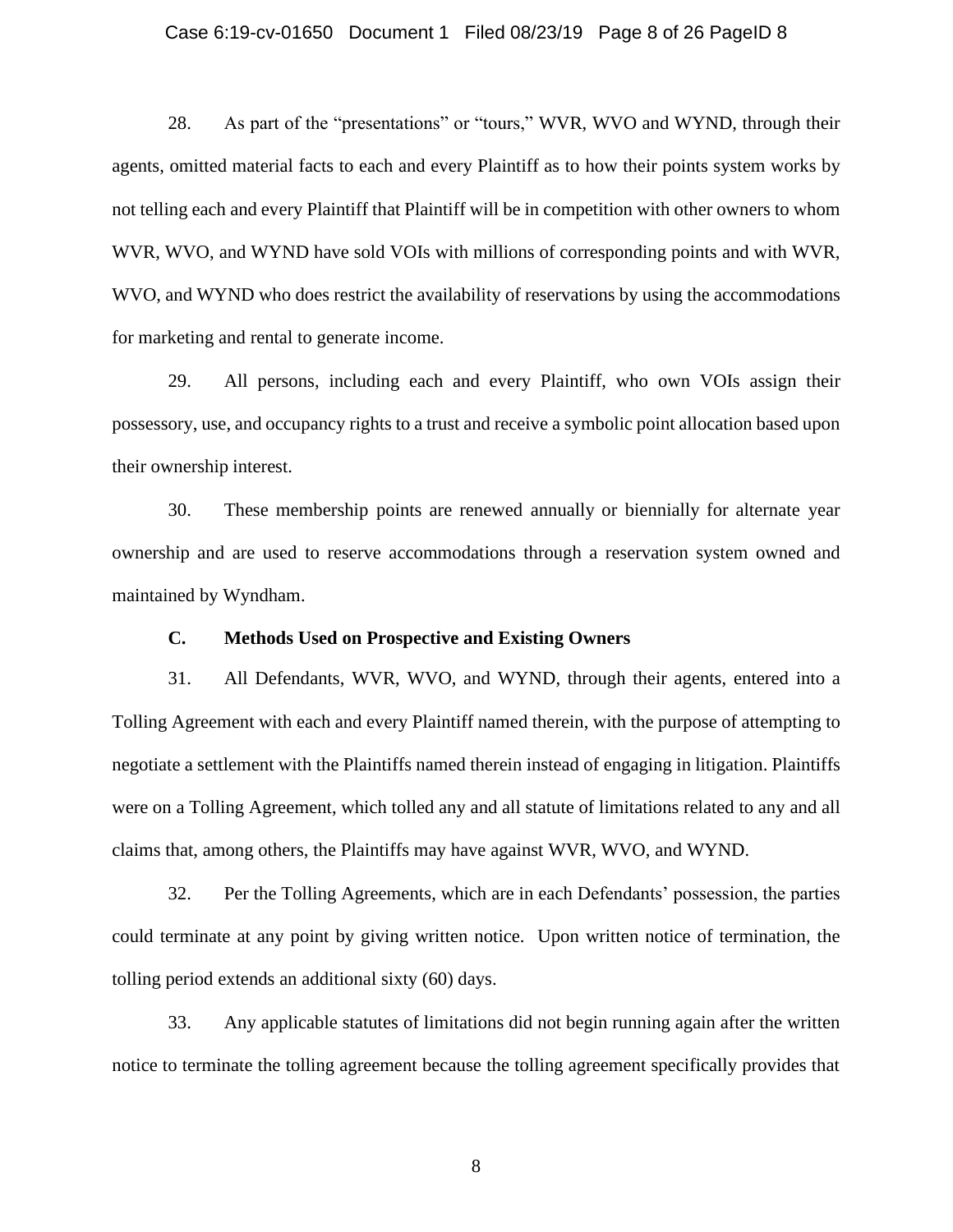#### Case 6:19-cv-01650 Document 1 Filed 08/23/19 Page 9 of 26 PageID 9

the Plaintiffs named therein could file a lawsuit "thirty (30) days after the termination date" and "[t]he tolling period shall extend sixty (60) days beyond termination."

34. All Defendants terminated the Tolling Agreement on October 23, 2018. On December 22, 2018, a putative class action was filed in the case of *Couch v. Wyndham Worldwide Corporation, et al.*, in which each and every Plaintiff was a putative class member and subject to equitable tolling under the *American Pipe* doctrine and its progeny. A First Amended Complaint was filed in the *Couch* action on January 16, 2019. The *Couch* action was filed within sixty (60) days beyond the termination of the Tolling Agreement, and the Plaintiffs, in this case, have filed this action prior to the dismissal of the federal action.

## **VI. DISCOVERY RULE, FRAUDULENT CONCEALMENT AND ESTOPPEL**

#### **A. Discovery Rule**

35. Each and every Plaintiff's individual causes of action did not accrue until each individual Plaintiff discovered, or could have discovered with reasonable diligence, the facts misrepresented, omitted, and concealed by WVR, WVO, and WYND. Plaintiff could not have discovered the omissions of WNYD, WVO, and WVR until much later after the purchase, after repeated, unsuccessful attempts to obtain reservations, which could be years depending on vacation schedules.

## **B. Fraudulent Concealment**

36. Any applicable statutes of limitation have been tolled by WVR, WVO and WYND's knowing, active, and ongoing concealment and denial of the material facts as alleged herein. WVR, WVO, and WYND are sophisticated parties with superior knowledge of complex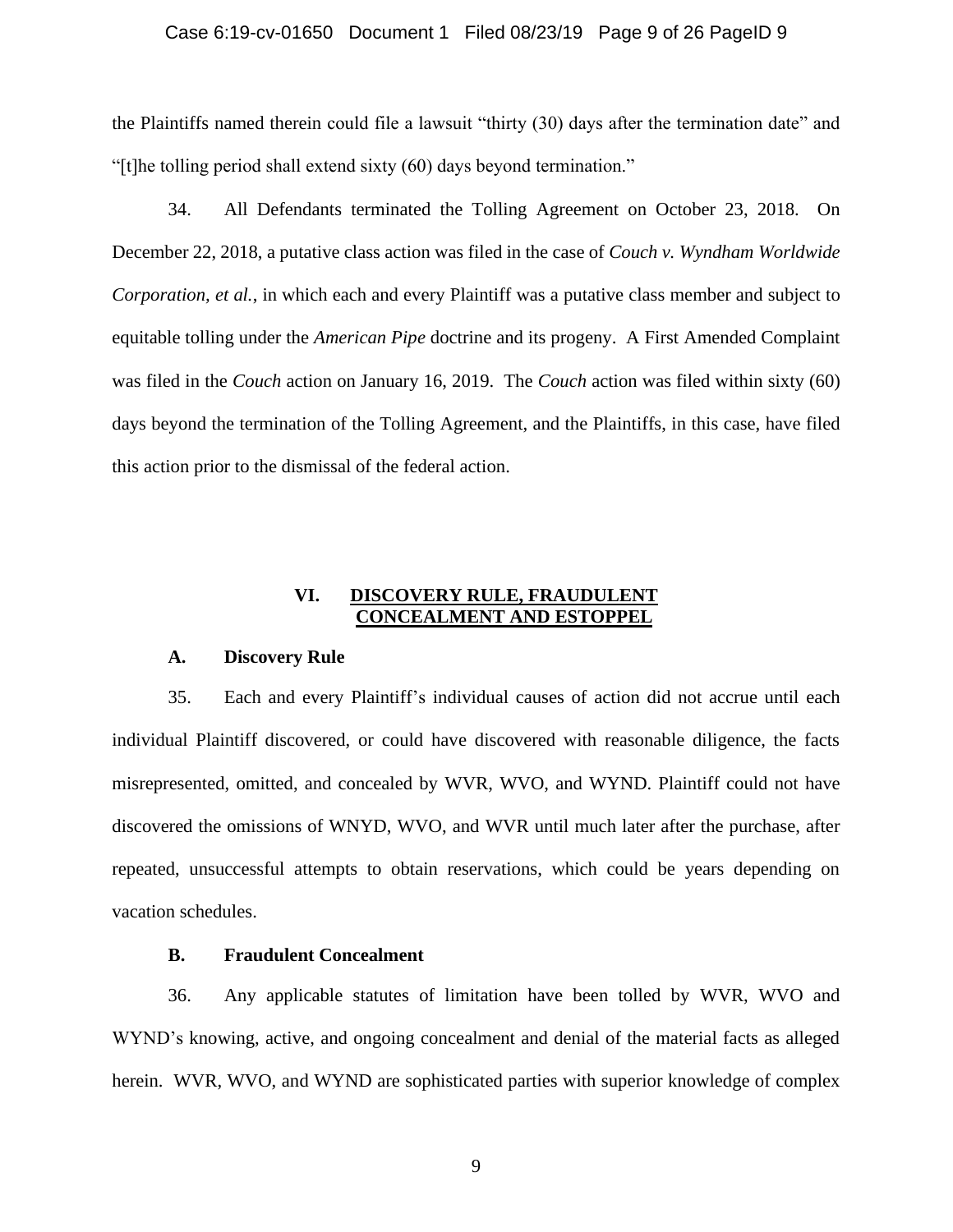#### Case 6:19-cv-01650 Document 1 Filed 08/23/19 Page 10 of 26 PageID 10

real estate and business transactions as to each and every Plaintiff. WVR, WVO, and WYND, were and are under a continuous duty to disclose to each and every Plaintiff the material facts alleged herein, and each and every Plaintiff reasonably relied on WVR, WVO and WYND's knowing, affirmative, and ongoing concealment.

37. Each and every Plaintiff has been kept ignorant by WVR, WVO, and WYND of vital information essential to the pursuit of these claims, without any fault or lack of diligence on their part.

#### **C. Estoppel**

38. WVR, WVO, and WYND were and are under a continuous duty to disclose to each and every Plaintiff the true character, quality, and nature of the timeshare interests and transactions as alleged herein. Those concealments are ongoing. Each and every Plaintiff reasonably relied on WVR, WVO and WYND's failure to disclose and/or active concealment of those facts. WVR, WVO, and WYND are estopped from relying on any statutes of limitation in defense of this action. Additionally, WVR, WVO, and WYND are estopped from raising any defense of laches due to their own conduct as alleged herein.

#### **COUNT ONE – FRAUD BY OMISSION**

## **(WYND, WVO, WVR)**

39. Each and every Plaintiff does hereby incorporate paragraphs 4, 6, 21-23, 28, 35-38 into this count.

40. Each Defendant, WYND, WVO, and WVR, by and through their sales agents, had a duty to disclose material facts during the sales presentations to each Plaintiff.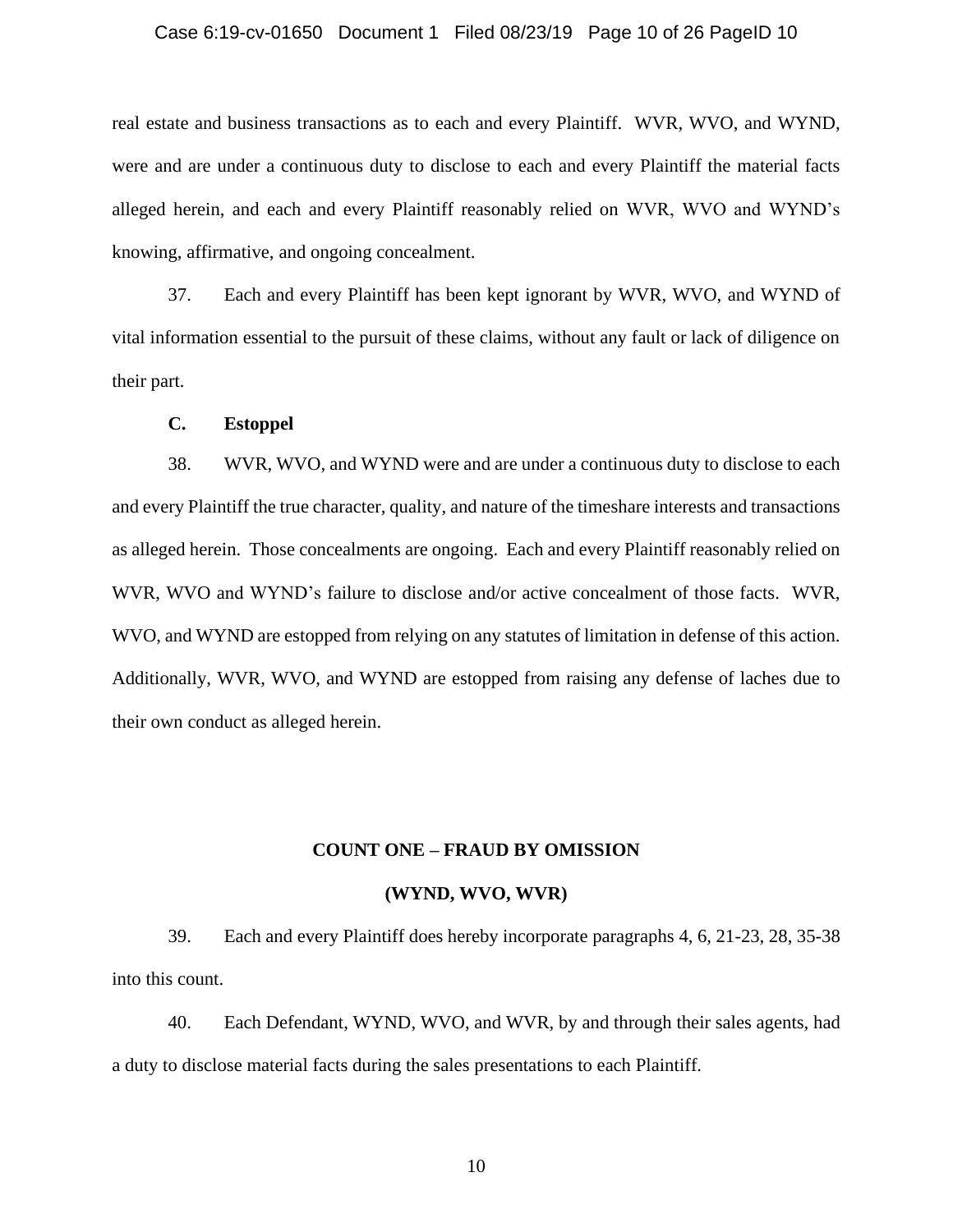41. Each Defendants', WVR, WVO and WYND, failure to speak rendered the defendants', WVR, WVO and WYND, agents' own speech misleading and deceptive to each Plaintiff.

42. Each Defendant, WVR, WVO and WYND, through their agents, had a duty to disclose the material facts because of the relationship between each plaintiff and each defendant, due to Defendants', WVR, WVO and WYND, agents being licensed Real Estate Agents with the duty to disclose material facts in selling real estate to each Plaintiff.

43. Each Defendant, WVR, WVO and WYND, through their agents, had a duty to disclose because the parties' relative access to the information to be disclosed put the Defendants, each of them, though their agents, in exclusive knowledge of the true facts, as opposed to all Plaintiffs, who did not know the facts at the time of the sale.

44. Each Defendant, WVR, WVO and WYND, through their agents, had a duty to disclose due to the benefit derived by the Defendants, each of them, from the purchase or sale, as well as, each defendants' awareness of all plaintiffs' reliance on each defendant, WVR, WVO and WYND, through their agents, in making purchase decisions, and each defendants' role in initiating the purchase or sale to each Plaintiff.

45. Defendants have developed and implemented a series of sales pitches in accordance with their sales scheme, which are fraught with material omissions and concealment.

46. WVR, WVO, and WYND have developed, implemented, overseen, and enforced a common method by which to train their sales representatives on WVR, WVO and WYND's fraudulent sales schemes, all of which originates in the state of Florida.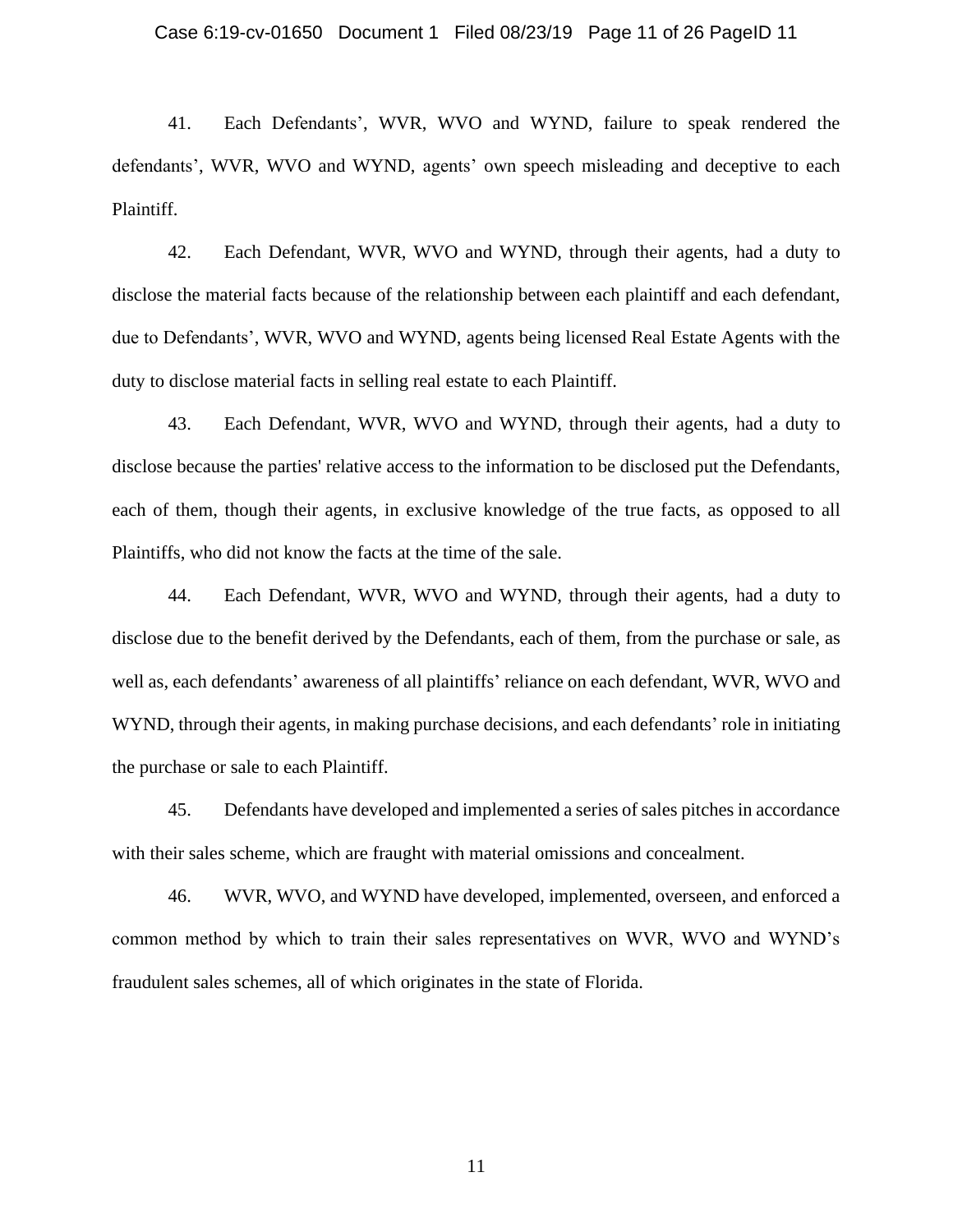#### Case 6:19-cv-01650 Document 1 Filed 08/23/19 Page 12 of 26 PageID 12

47. WVR, WVO and WYND's sales representatives go through constant fraudulent sales scheme training by management, said training originating in the state of Florida at the headquarters of WVR, WVO and WYND.

48. To effectuate WVR, WVO and WYND's fraudulent scheme detailed herein, WVR, WVO, and WYND failed to disclose, omitted, and concealed material and legally required information from each and very Plaintiff.

49. WVR, WVO, and WYND, through their agents, failed to disclose and concealed from each and every Plaintiff that timeshare owners are routinely unable to book units at one of the resorts owned or operated by WVR, WVO and WYND or resorts associated or affiliated with WVR, WVO and WYND, even with as much as 12 months' notice.

50. Each and very Plaintiff have made repeated attempts to book a stay, only to find that there is no availability at the resort of their choosing.

51. WVR, WVO, and WYND, through their agents, failed to disclose to each and every Plaintiff that tens of thousands of people own VOIs having priority over them making it impossible or virtually impossible to stay at the resort of their choosing at the time they want to go.

52. WVR, WVO and WYND, through their agents, failed to disclose to each and every Plaintiff that they set aside a substantial number of units at their resorts as vacation rentals, further restricting the supply of units available for timeshare owners to use. In other words, WVR, WVO, and WYND choose to rent units out—including the specific units they list in deeds of sale to timeshare owners—instead of making them available to owners.

53. WVR, WVO, and WYND are incentivized to rent units at their resorts to nonowners, providing further opportunities to market to non-owners while they are staying on the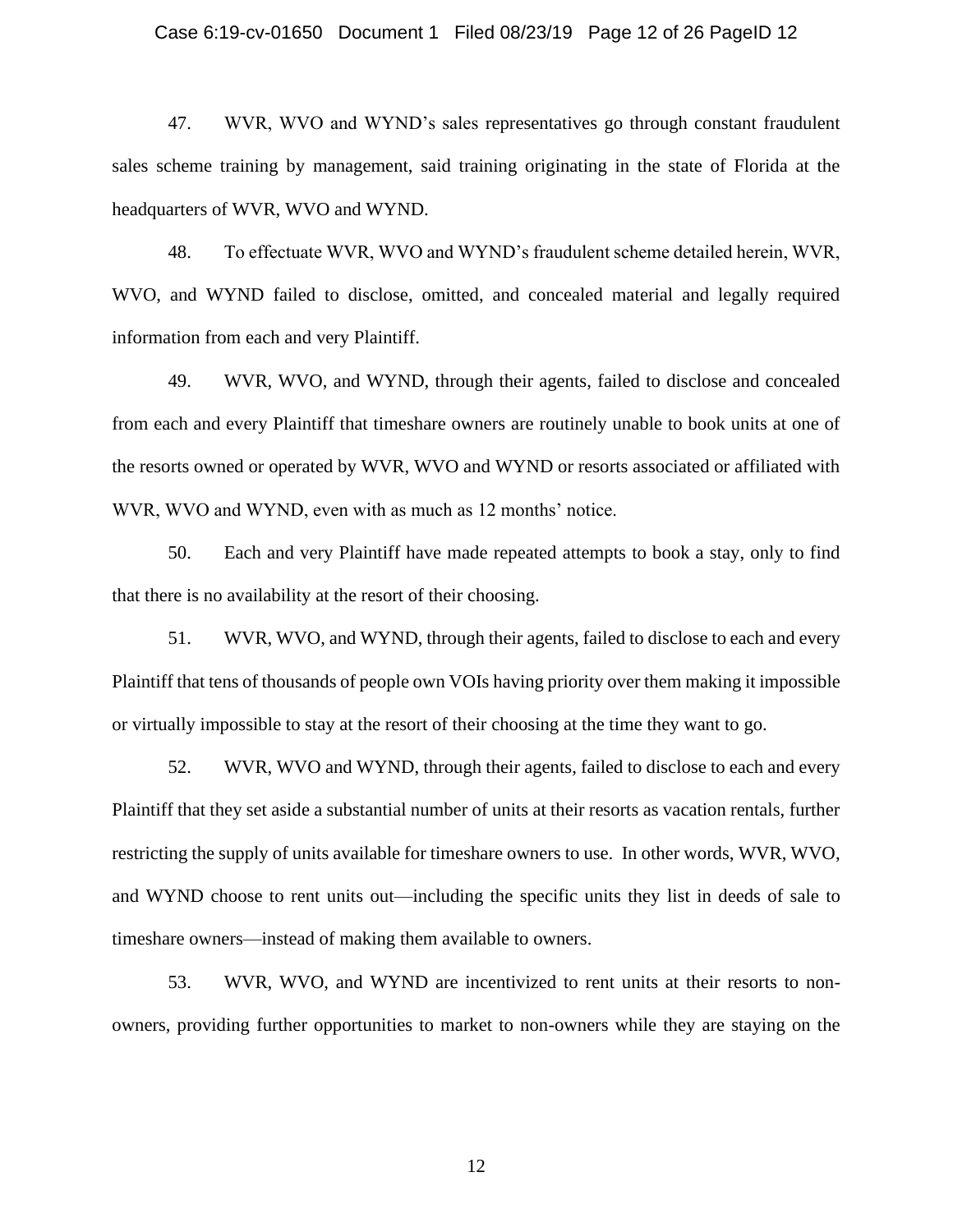property using Defendants' uniform and standardized fraudulent sales scheme described above,

thereby increasing the number of new owner purchases each year.

54. In addition, WVR, WVO, and WYND, through their agents did not inform each and every Plaintiff that they set aside large numbers of demonstration units for tours and sales

efforts they use to generate new timeshare business. Thus, none of these units are available to each

and every Plaintiff who have legitimately paid for the right for access to them.

55. The omissions of each Defendant, (WVR, WVO, and WYND) through their agents,

that should have been disclosed to each Plaintiff but was not disclosed include the following:

a) Defendants WVR, WVO and WYND**,** through their agents, failed to disclose to any Plaintiffs that timeshare owners are routinely unable to book units in the Resort with as much as 12 months' notice, making it unreasonably difficult or virtually impossible to use their timeshare. All Plaintiffs have made repeated attempts to book a stay during their allotted time, only to be told by WVR, WVO and WNYD officials and agents that there is no availability at the Resort. As a result, all Plaintiffs have been unable to reasonability use their timeshare property.

b) Defendants WVR, WVO and WYND, through their agents, failed to disclose to any Plaintiff that Defendants WVR, WVO, and WYND set aside a substantial number of units in the Resorts as vacation rentals, further restricting the supply of units available for timeshare owners to use. In other words, Defendants WVR, WVO, and WYND choose to rent units out—including the specific units it lists in deeds of sale to timeshare owners, including the Plaintiffs —instead of making them available to any of these Plaintiffs. In some instances, as described more fully below, Defendants WVR, WVO, and WYND have told a timeshare owner that there is no availability in the unit type listed they were trying to book, but the owner then finds the same unit type listed on Wyndham's website as a vacation rental, with proceeds going to Wyndham.

c) Defendants WVR, WVO and WYND, through their agents, did not inform any of the Plaintiffs that they, Defendants WVR, WVO and WYND, set aside large numbers of demonstration units for the near-constant tours and sales efforts used to generate new timeshare business. Because the profitability of Wyndham's timeshare business largely depends on sales of new and upgraded units, the Resort devotes substantial resources to high-pressure sales tours, during which dozens to hundreds of prospective purchasers are brought each day through many of the nicest timeshare units at the Resort. None of these units are available to any of the Plaintiffs who have legitimately paid for the right access to them and pay the maintenance fees due to that fact that Defendants WVR, WVO and WYND use these rooms for promotional purposes.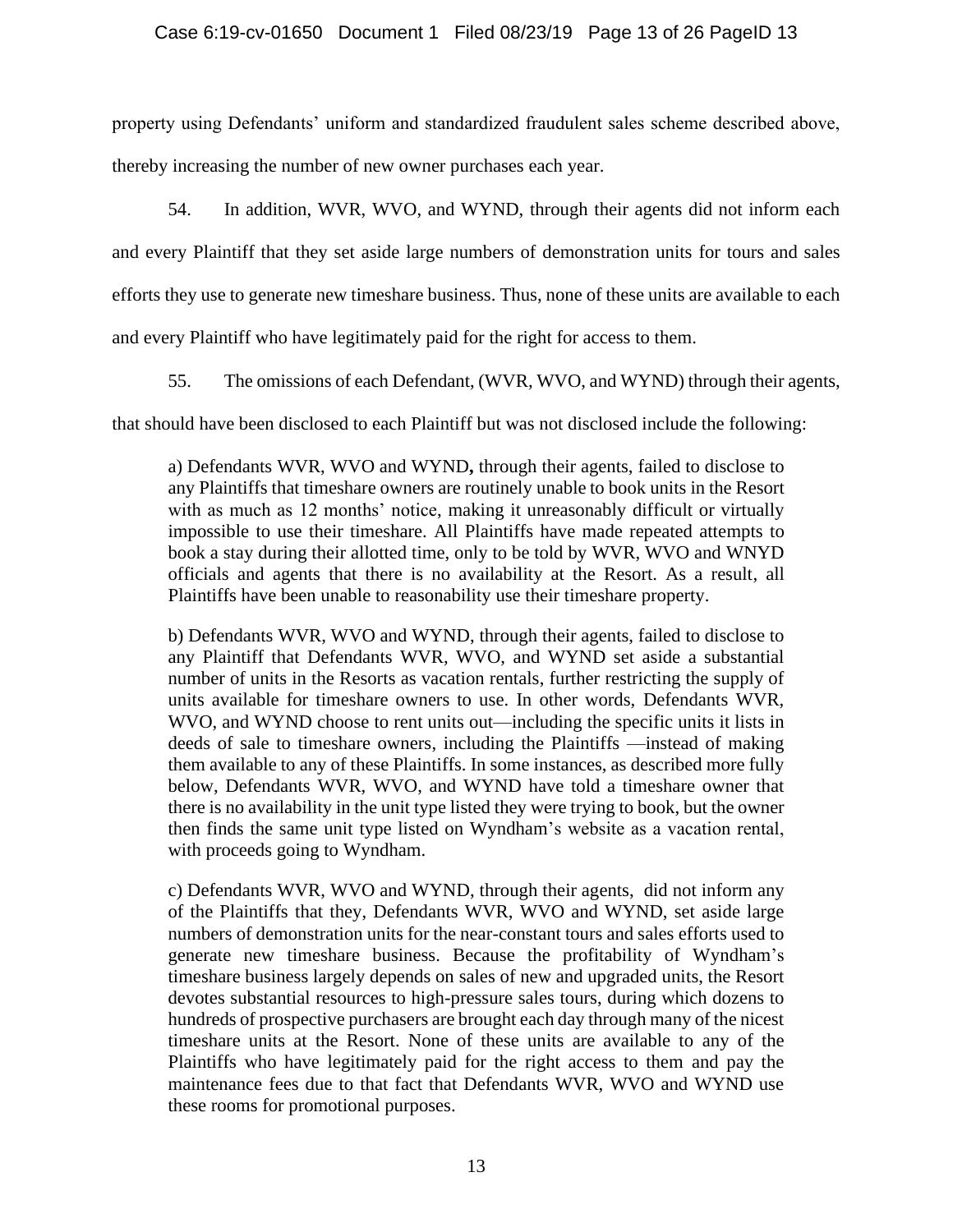d) Defendants WVR, WVO and WYND, through their agents, used the word "equity" while selling to each and all Plaintiffs, telling all Plaintiffs that they could roll their "equity" into a new sale. Defendants', each of them, through their agents failed to disclose to any Plaintiffs that their calculation of "equity" in their representation to each and all Plaintiffs was not based on any analysis of the actual market value of the Plaintiffs' timeshare interest or the amount owed on any loans and is simply a calculation of the amount that each individual Plaintiff had previously paid to Defendants, each of them, for the timeshare.

e) Defendants WVR, WVO, and WYND, through their agents, failed to disclose to any or all Plaintiffs that the points or deeds they sold to Plaintiffs have virtually no value on the secondary market. Defendants WVR, WVO, and WYND, through their agents, failed to disclose that in reality, there is no "equity" in a timeshare as there is no or little aftermarket whatsoever, and in fact, many people actually have to pay to get out of a timeshare, let alone being able to sell it for any value.

f) Defendants WVR, WVO, and WYND, through their agents, did not disclose to any Plaintiff that they rent units on the open market such as on vacation websites like Hotwire.com, Expedia.com, etc. and will be directly competing with each and all Plaintiffs for reservations, and rental space.

56. In the context of real estate, equity is commonly defined and understood to mean the market value of the property interest reduced by any liens or loans against the property interest, or the amount that could be obtained after selling the property interest, or the amount that could be obtained after selling the property in the open market and paying off any loans or liens against it. By representing to each and every Plaintiff that they have equity, WVR, WVO, and WYND, through their agents, were making a representation to each and every Plaintiff that their timeshare interest had significant real value when that representation was false.

57. Defendants WVR, WVO and WYND, through their agents, engaged in highpressure sales tactics based on fraud and deception with material omissions, misrepresentations, and concealment designed to induce each and all Plaintiffs to enter a contract with inaccurate and incomplete information.

58. Defendants WVR, WVO and WYND, through their agents, have engaged and continue to engage in the following actions or inactions listed above, without limitation, as part of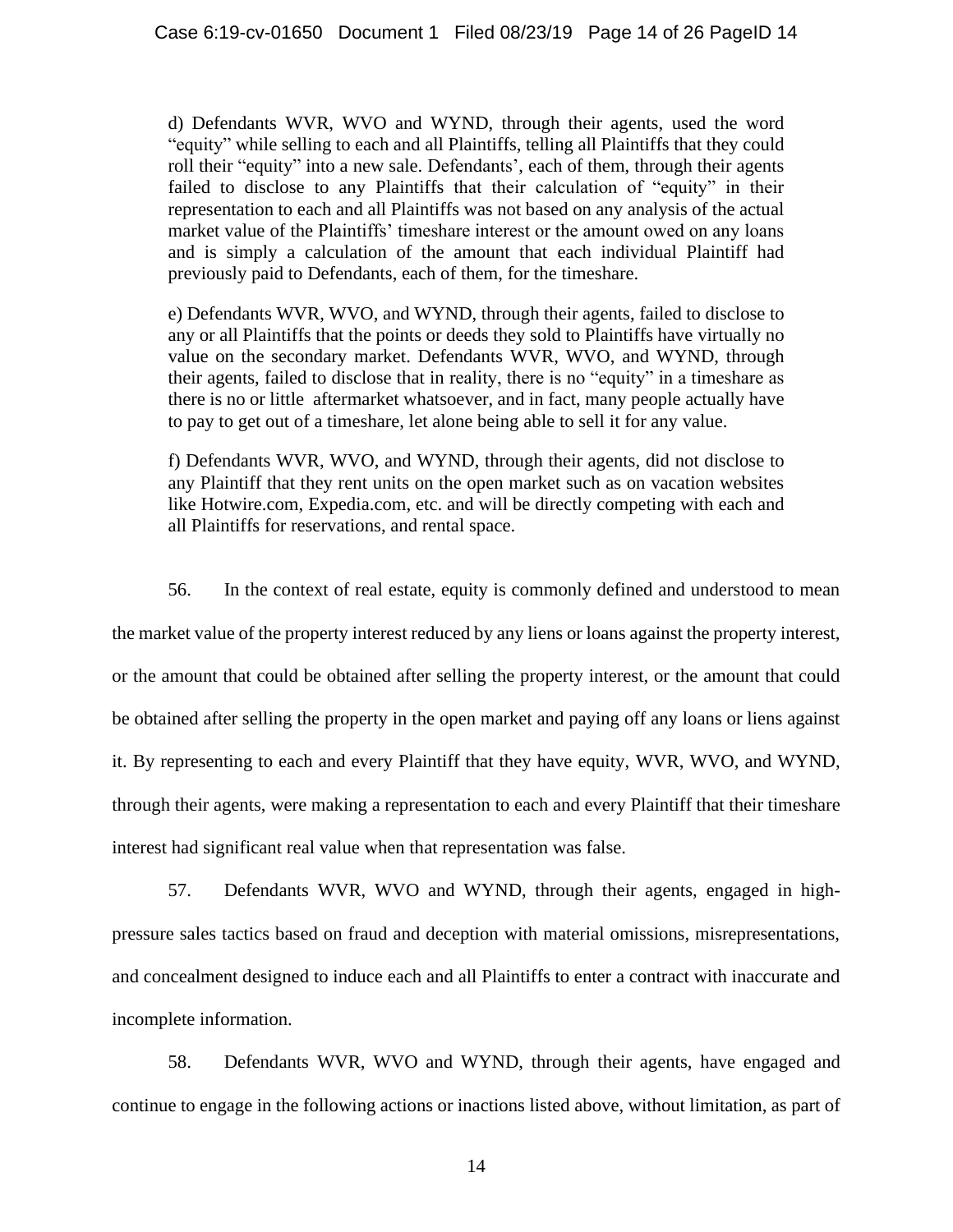#### Case 6:19-cv-01650 Document 1 Filed 08/23/19 Page 15 of 26 PageID 15

their fraudulent scheme to induce each and all Plaintiffs to enter into contracts based on inaccurate and incomplete information.

59. As timeshare licensees, WVR, WVO and WYND's agents were and are required to disclose to each party to the transaction any adverse facts of which they had actual notice or knowledge, and provide timely and accurate information regarding market conditions that might affect the transaction; and they were required to provide services to each party to the transaction with honesty and good faith, yet WVR, WVO, and WYND, through their agents, failed to provide any Plaintiff with the information outlined in paragraph 58 above.

60. By utilizing an unlawful fraudulent scheme and/or misrepresenting, omitting, or concealing materials facts from each and all Plaintiffs, Defendants, WVR, WVO, and WYND, through their agents misrepresented, fraudulently omitted and concealed material information (and continue to do so) in violation of applicable common law and statutory laws.

61. Defendants, WVR, WVO, and WYND, knew or should have known, that they were and are misrepresenting, omitting, and concealing material facts to each and all Plaintiffs. The misrepresentations, omissions, and concealment described herein were material in nature and were made to induce each and all Plaintiffs to enter into a contract.

62. All Plaintiffs reasonably and justifiably relied upon Defendants, WVR, WVO and WYND, misrepresentations, omissions, and concealment of material facts in deciding to purchase the timeshare interests. Defendants, WVR, WVO, and WYND, knew of the falsity of the misrepresentations, omissions, and concealment of material fact, or had utter disregard for their truth. Defendants, WVR, WVO and WYND, intended to induce reliance upon the misrepresentations, omissions, and concealment of material fact by each and all Plaintiffs. All Plaintiffs were entitled to rely upon the facts as represented.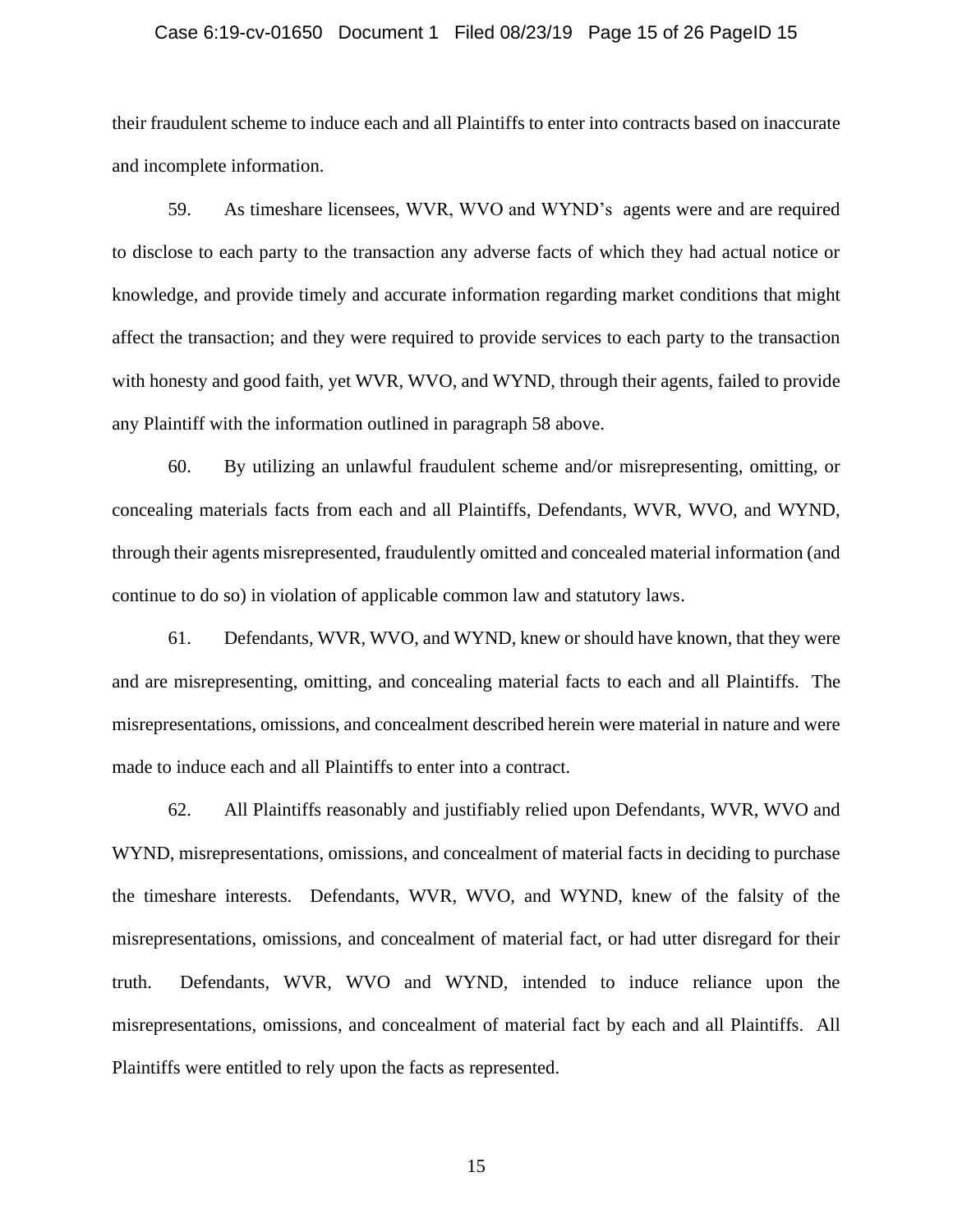63. All Plaintiffs' reliance was reasonable under the circumstances.

64. All Plaintiffs were injured and damaged by virtue of their reliance on the facts as represented by Defendants, WVR, WVO, and WYND. Had any Plaintiffs known the truth, they would not have entered into a contract with Defendants WVR, WVO and WYND.

65. Defendants', WVR, WVO and WYND, misrepresentations, omissions, and concealment were intentionally made for the purpose of inducing each and all Plaintiffs to enter into a contract with Defendants, WVR, WVO, and WYND. Defendants WVR, WVO and WYND's sales agents work on commission and received commissions from the sale to all Plaintiffs.

66. The sales agents of WVR, WVO, and WYND were improperly motivated by greed and pecuniary gain, as a basis for them failing to disclose material facts to each and all Plaintiffs.

67. At all times relevant, the sales agents and other individuals described herein were acting as agents of Defendants, WVR, WVO, and WYND and their actions, which were performed in the scope of their employment with Defendants, WVR, WVO, and WYND are attributable to Defendants WVR, WVO, and WYND pursuant to the doctrine of respondeat superior.

68. For all of the reasons set forth herein, each and all Plaintiffs were induced to enter into contracts with Defendants WVR, WVO and WYND by fraud. The misrepresentations, omissions, and concealment of material fact, combined with the high-pressure sales tactics based on fraud and deception, and the nature of the written documents between the parties were all part of a fraudulent scheme devised to induce each Plaintiff to buy timeshare interests from Defendants WVR, WVO and WYND at substantial cost to every and each Plaintiff.

69. The acts and omissions described herein and included in paragraph 55 above occurred initially in the sales presentation conducted by Defendants WVR, WVO and WYND,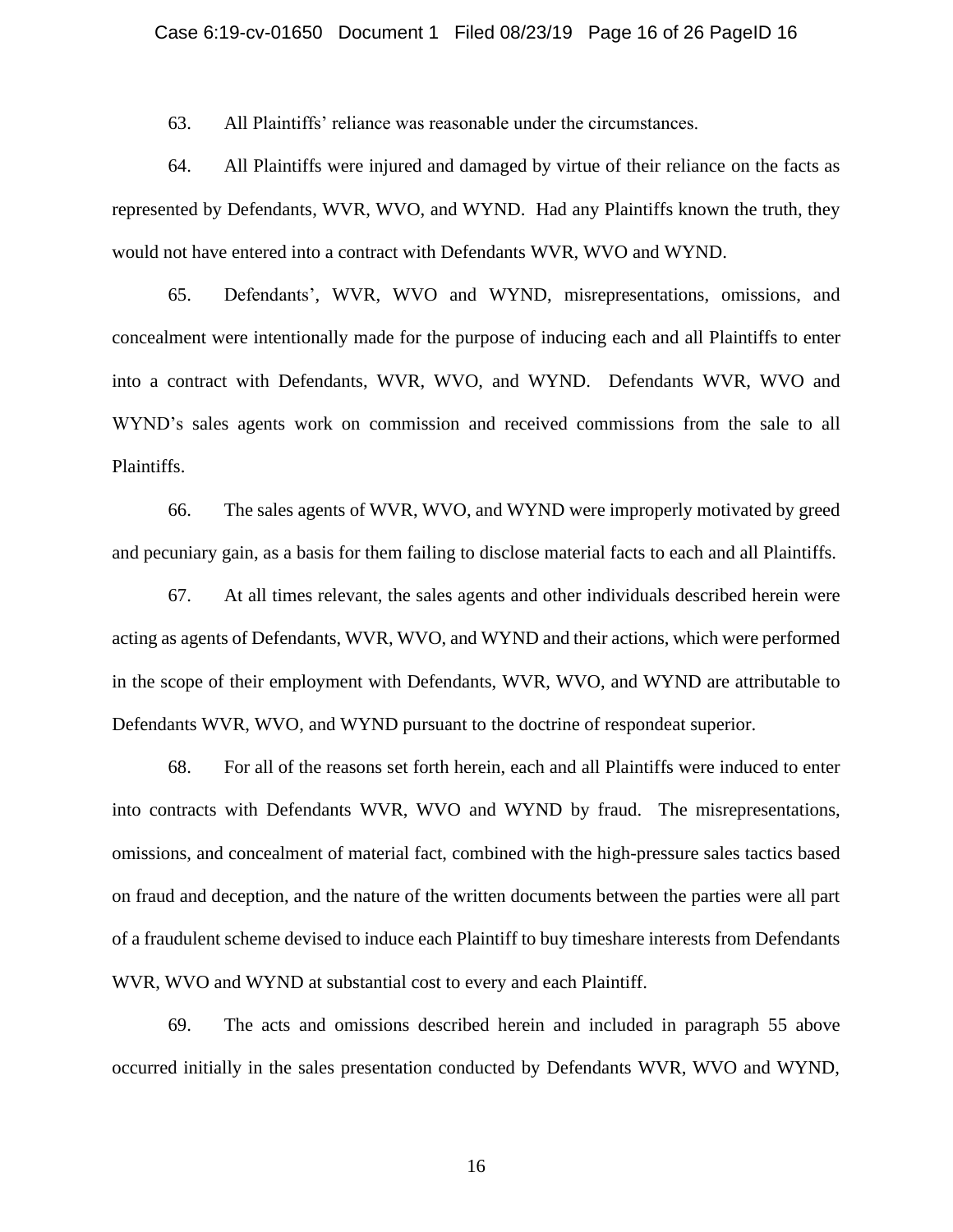#### Case 6:19-cv-01650 Document 1 Filed 08/23/19 Page 17 of 26 PageID 17

through their agents, on the date and at the location listed in Paragraph 1 above. In each instance, the sales presentation was conducted by a sales representative who was the agent of Defendants WVR, WVO and WYND. The omissions are continuing in nature and continue until current.

70. The sales contract between the parties should be rescinded, with all sums paid by each Plaintiff returned to each Plaintiff and with the timeshare interests returned to Defendants. In addition, each and every Plaintiff should recover all damages and other relief to which they are entitled, including punitive damages, which are warranted for the intentional deceptive, unfair, and fraudulent scheme of Defendants WVR, WVO, and WYND.

## **COUNT TWO – UNJUST ENRICHMENT**

#### **(WYND, WVO, WVR)**

71. Each and every Plaintiff does hereby incorporate paragraphs 4, 6, 21-23, 28, 35-38 into this count. Should this Court find the contracts between the parties to be invalid, all and each Plaintiff now pleads Count Two, unjust enrichment as an alternative to their count for breach of contract.

72. All and each Plaintiff conferred benefits upon Defendants, WVR, WVO, and WYND by purchasing VOIs in the form of down payments, monthly mortgage payments, financing charges, financing interest, recurring maintenance fee payments, and additional fee and membership payments in connection with their purchase of VOIs.

73. Defendants, WVR, WVO, and WYND, did receive the payments from each and all Plaintiffs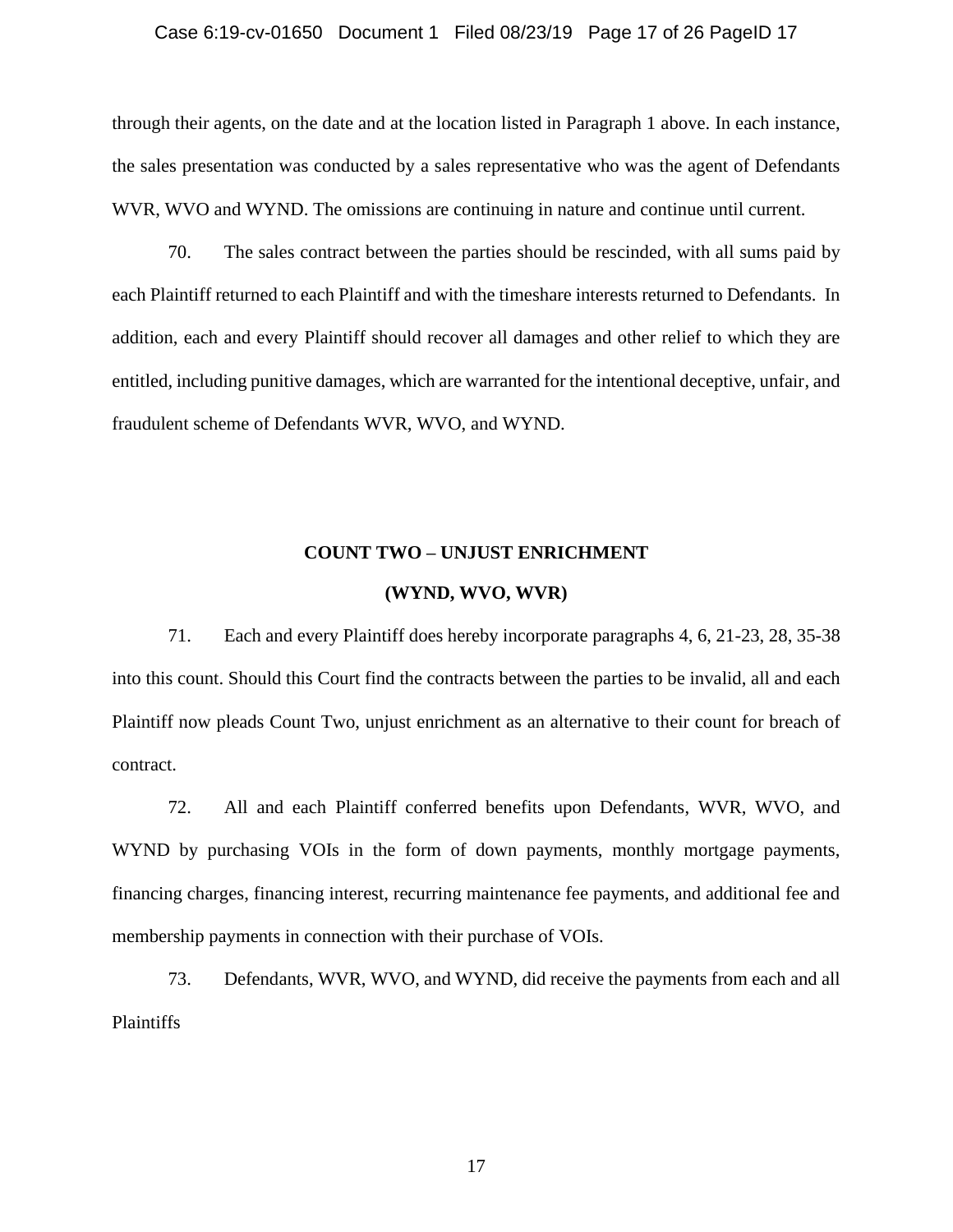#### Case 6:19-cv-01650 Document 1 Filed 08/23/19 Page 18 of 26 PageID 18

74. Those payments were made with the reasonable expectation that Defendants WVR, WVO, and WYND, through their agents were selling VOIs that could be used by each and any Plaintiffs as represented by Defendants WVR, WVO and WYND, through their agents.

75. None of the Plaintiffs were able to use the VOI's as represented by Defendants WVR, WVO and WYND, through their agents, as the room reservations were and are unreasonably restricted by the Defendants, WVR, WVO, and WYND, as Defendants, WVR, WVO, and WYND, rent the rooms at issue to the general public or use these rooms for promotional purposes in competition with any and all of the Plaintiffs.

76. It would be unjust to permit Defendants WVR, WVO and WYND, to keep the payments made by each and any Plaintiff because Defendants WVR, WVO, and WYND, through their agents induced each and all Plaintiffs to make those payments by deceptive acts by Defendants, WVR, WVO and WYND's, sales agents failing to disclose the facts material to the transactions.

77. Defendants, WVR, WVO, and WYND, are responsible for the acts of their agents, who were trained by and working on behalf WYND, WVO and WVR in the course and scope of their employment, by respondeat superior.

78. Each and every Plaintiff avers that any and all contracts entered into by the parties are invalid in that each contract was fraudulently induced by material omissions and misrepresentations, and that Defendants, WVR, WVO, and WYND, failed at its duty of good faith and fair dealing at the inception of any alleged contract.

79. Each and every Plaintiff avers that the Defendants, WVR, WVO, and WYND did appreciate the payments made by each and every Plaintiff in that each Defendant received profit from said payments referenced herein.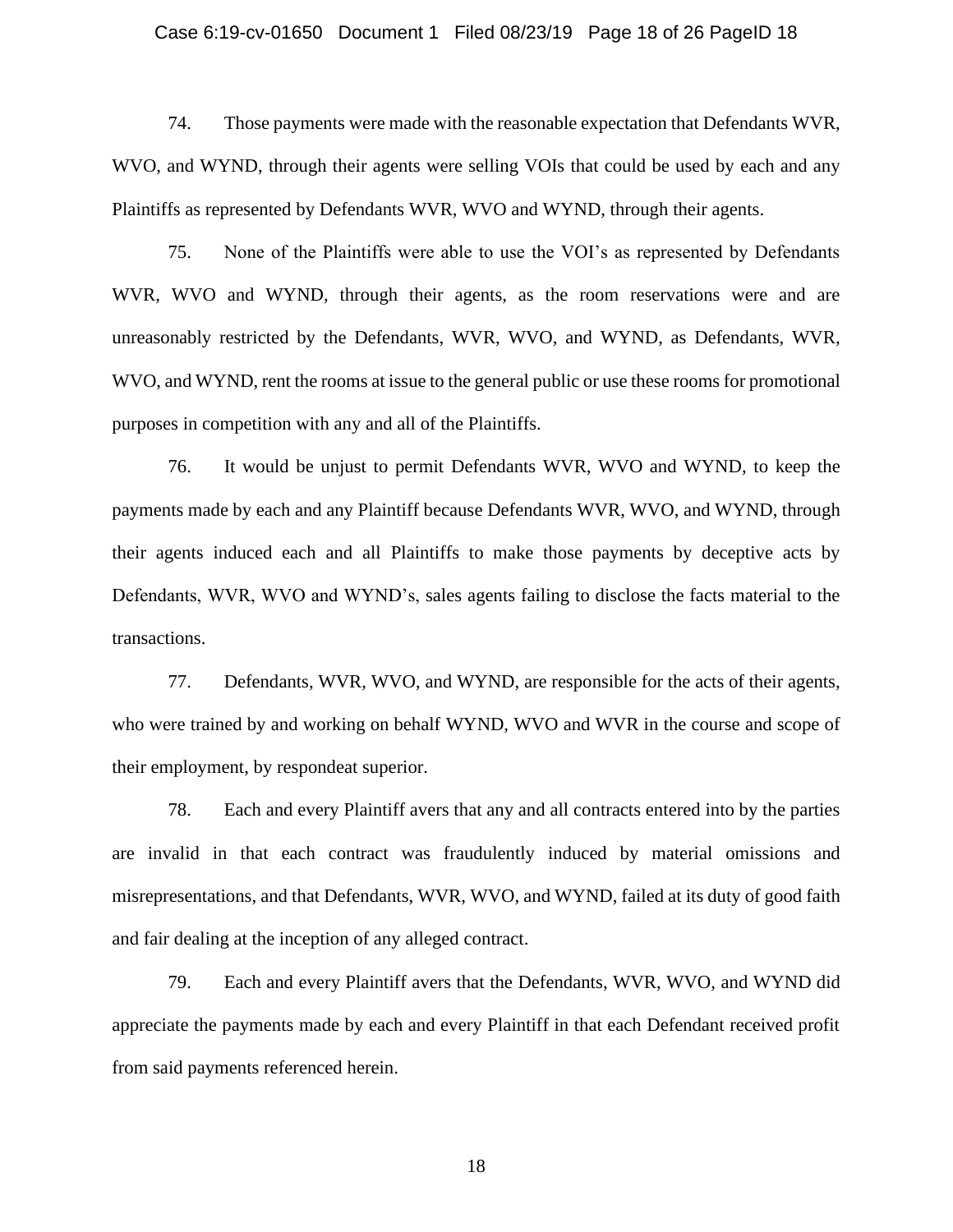80. Each and every Plaintiff avers that the Defendants, WVR, WVO and WYND's acceptance and retention of the benefit in the form of the payments of each and every Plaintiff under the circumstances make it inequitable for Defendants, WVR, WVO, and WYND to retain without paying the value thereof.

81. Each and every Plaintiff seeks that the contracts among the parties be deemed invalid and awarded restitution.

# **COUNT THREE – BREACH OF CONTRACT**

## **(DUTY OF GOOD FAITH AND FAIR DEALING AND FAILURE TO PROVIDE RESERVATIONS AS REPRESENTED)**

## **(WYND, WVR, WVO)**

82. Each and every Plaintiff does hereby incorporate paragraphs 4, 6, 21-23, 25-38, 49- 55 into this count.

83. Should this Court find the contract between the parties to be valid, each and every Plaintiff now plead breach of contract as an alternative the Count Two, unjust enrichment.

84. Each and every Plaintiff contracted with Defendants, WVR, WVO, and WYND to purchase vacation ownership interests in the form of points for use at resorts owned or operated by Defendants, WVR, WVO, and WYND, or Defendants' affiliated or associated resorts. The contracts at issue are in the possession of WVR, WVO and WYND.

85. Good faith is an element of every contract pertaining to the purchase of VOIs. Whether by common law or statute, all such contracts impose upon each party a duty of good faith and fair dealing. Good faith and fair dealing, in connection with executing contracts and discharging performance and other duties according to their terms, means preserving the spirit—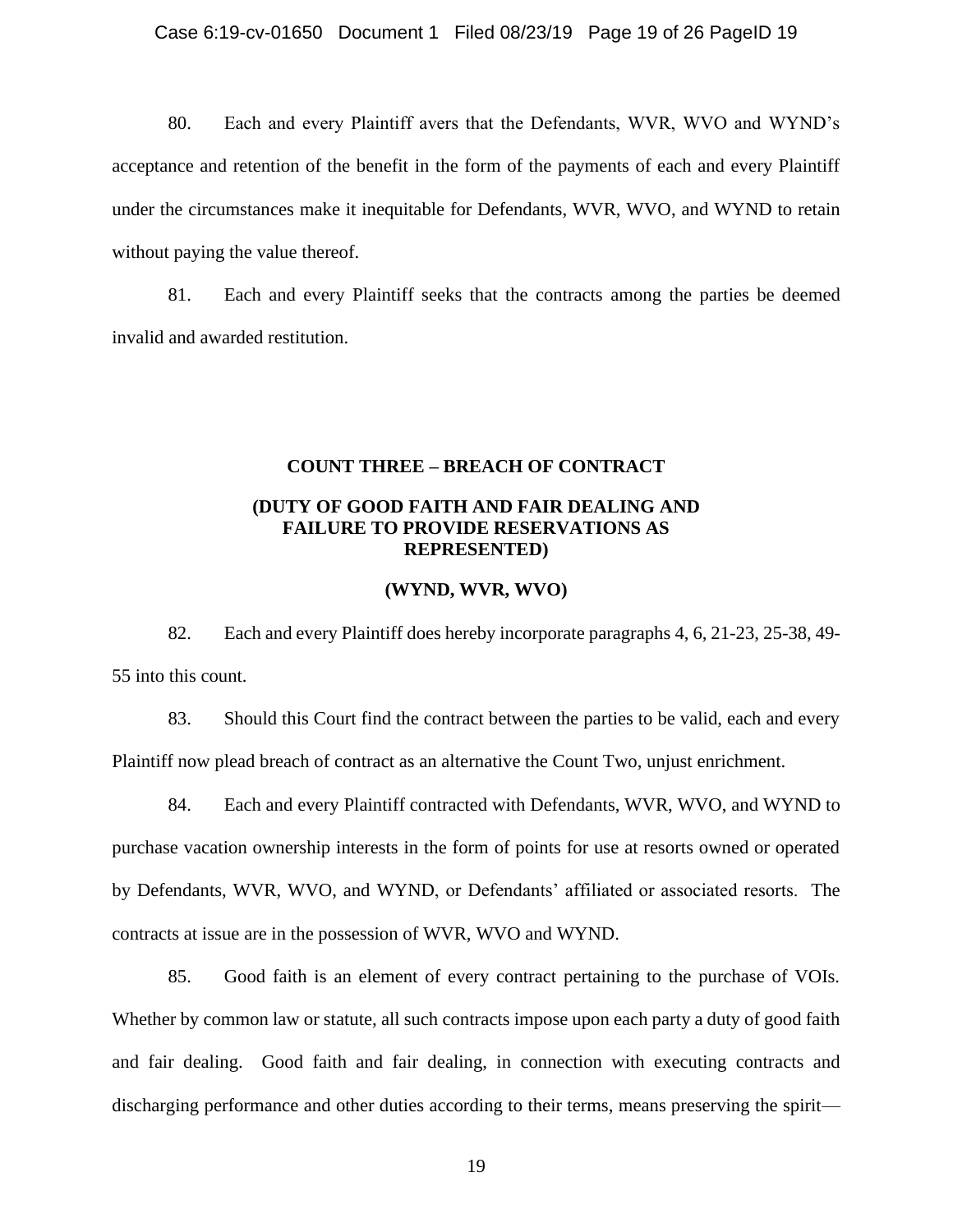#### Case 6:19-cv-01650 Document 1 Filed 08/23/19 Page 20 of 26 PageID 20

not merely the letter—of the bargain. Put differently, the parties to a contract are mutually obligated to comply with the substance of their contract in addition to its form. Evading the spirit of the bargain and abusing the power to specify terms constitute examples of bad faith in the performance of contracts.

86. Bad faith may be overt or may consist of inaction, and fair dealing may require more than honesty. Examples of bad faith are an evasion of the spirit of the bargain, willful rendering of imperfect performance, abuse of a power to specify terms, and interference with or failure to cooperate in the other party's performance.

87. Defendants, WVR, WVO, and WYND breached their contracts with each and every Plaintiff, including the covenant of good faith and fair dealing, through Defendants, WVR, WVO and WYND's misrepresentations, material omissions and practices as alleged herein.

88. WVR, WVO, and WYND, through their agents, represented to each and every Plaintiff that the points allocated to Plaintiffs' account could be used to book reservations at Wyndham resorts.

89. None of the Plaintiffs were able to use the VOI's as represented by Defendants WVR, WVO and WYND, through their agents, as the room reservations were and are unreasonably restricted by the Defendants, WVR, WVO and WYND, as Defendants, WVR, WVO, and WYND, rent the rooms at issue to the general public or use these rooms for promotional purposes in competition with any and all of the Plaintiffs, said unreasonable restrictions and competition constituting breach of contract among each and every Plaintiff and the Defendants WVR, WVO and WYND.

90. Each and every Plaintiff has performed all, or substantially all, of the obligations imposed on them under the subject contracts and are legally required to perform.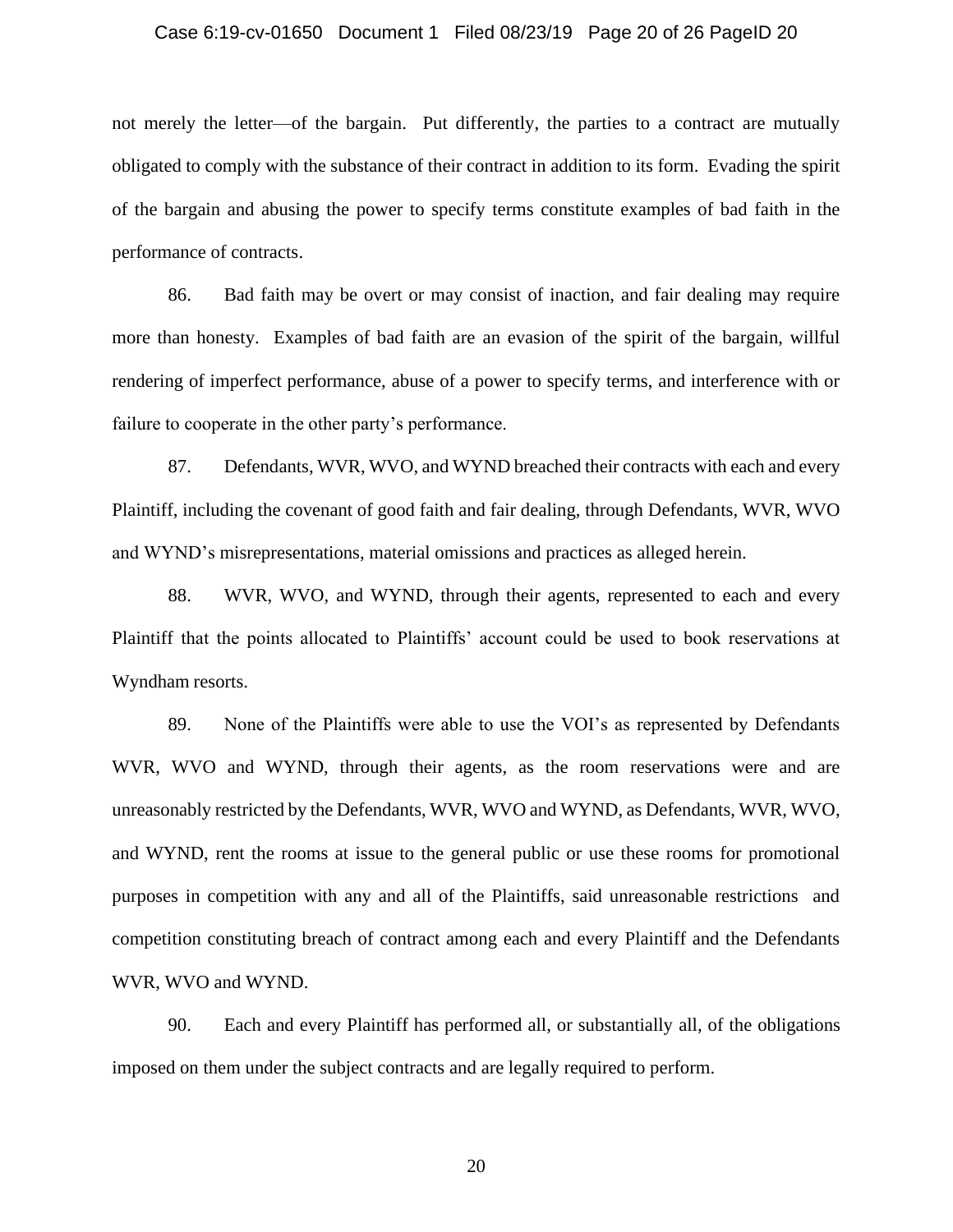Case 6:19-cv-01650 Document 1 Filed 08/23/19 Page 21 of 26 PageID 21

91. Each and every Plaintiff has sustained damages as a result of Defendants, WVR, WVO and WYND's conduct.

92. As a result of these breaches, the contract should be rescinded, and Defendants, WVR, WVO, and WYND should be liable for the damages they have caused each and every Plaintiff.

## **COUNT FOUR - VIOLATION OF THE FLORIDA VACATION CLUB AND TIMESHARING ACT (WYND, WVO, WVR)**

93. Each and every Plaintiff does herby incorporate paragraphs 4, 6, 21-23, 25-28, 30, 35-38, 45-50, 54-69 into this count.

94. The Legislature enacted the Florida's Vacation Plan and Timesharing Act ("FVPTA") based, in part, upon its recognition that "the tourism industry in this state is a vital part of the state's economy; that the sale, promotion, and use of timeshare plans is an emerging, dynamic segment of the tourism industry; that this segment of the tourism industry continues to grow, both in volume of sales and complexity and variety of product structure; and that a uniform and consistent method of regulation is necessary in order to safeguard Florida's tourism industry and the state's economic well being." Section 721.02(6), Fla. Stat. (2014). As a result, the FVPTA is to be "interpreted broadly in order to encompass all forms of timeshare plans with a duration of at least 3 years that are created with respect to accommodations and facilities that are located in this state or that are offered for sale in the state…" Id. The stated purposes of the

- 95. FVPTA, include but are not limited to, the following:
	- a. "[e]stablish procedures for the creation, sale, exchange, promotion, and operation of timeshare plans";
	- b. "[p]rovide full and fair disclosure to the purchaser and prospective purchasers of timeshare plans";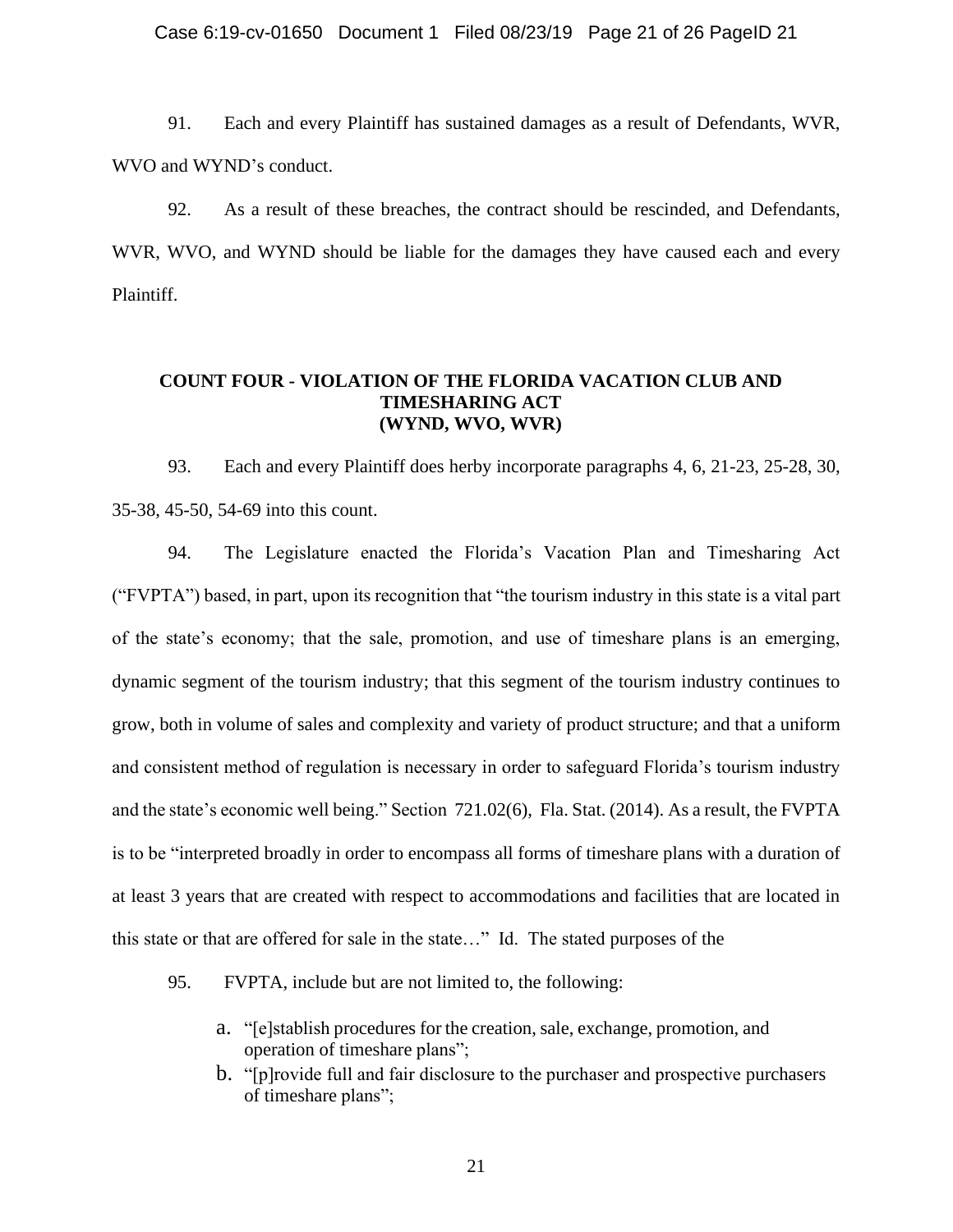- c. "[r]equire every timeshare plan offered for sale or created and existing in this state to be subjected to the provisions of" the FVPTA; and
- d. protect the consumers who purchase timeshare plans.

96. WVR, WVO, and WYND are and were, at all relevant times, the Developer (as defined by Section 721.05(10), Fla. Stat. (2014)), Seller (as defined by Section 721.05(33), Fla. Stat. (2014)) and/or Managing Entity (as defined by Section 721.05(22), Fla. Stat. (2014)) of a Timeshare Plan (as defined by Section 721.05(39), Fla. Stat. (2014)) Plaintiffs purchased.

97. Plaintiffs specifically allege that they purchased an interest in a "time share plan" (as defined by Section 721.05(39), Fla. Stat. (2014)) from WVR, WVO, and/or WYND and not an interest in an "exchange program" (as defined by Section 721.05(16), Fla. Stat. (2014)).

98. Plaintiffs are and were, at all relevant times, Purchasers (as defined by Section 721.05(30), Fla. Stat. (2014)) of timeshare plans developed, owned, sold, and managed by WVR, WVO, and/or WYND and fall within the class of individuals that the FVPTA is intended to protect.

99. Pursuant to Section 721.21, Fla. Stat. (2014), "[a]n action for damages or for injunctive relief for a violation of this chapter may be brought by any purchaser …against the developer, a seller, an escrow agent, or the managing entity."

100. WVR, WVO, and WYND violated numerous provisions of the FVPTA including, but not limited to, Sections 721.075 and 721.11(4)(a) & (h), Fla. Stat. (2014).

101. WVR, WVO, and WYND violated Section 721.075, Fla. Stat. (2014) by unlawfully offering or eliminating incidental benefits purchased by Plaintiffs. The incidental benefits Plaintiffs purchased but were unlawfully eliminated by WVR, WVO, and WYND include, but are not limited to, the following:

102. Eliminating Plaintiffs' right to use their timeshare property by directly competing against them for use of the resorts.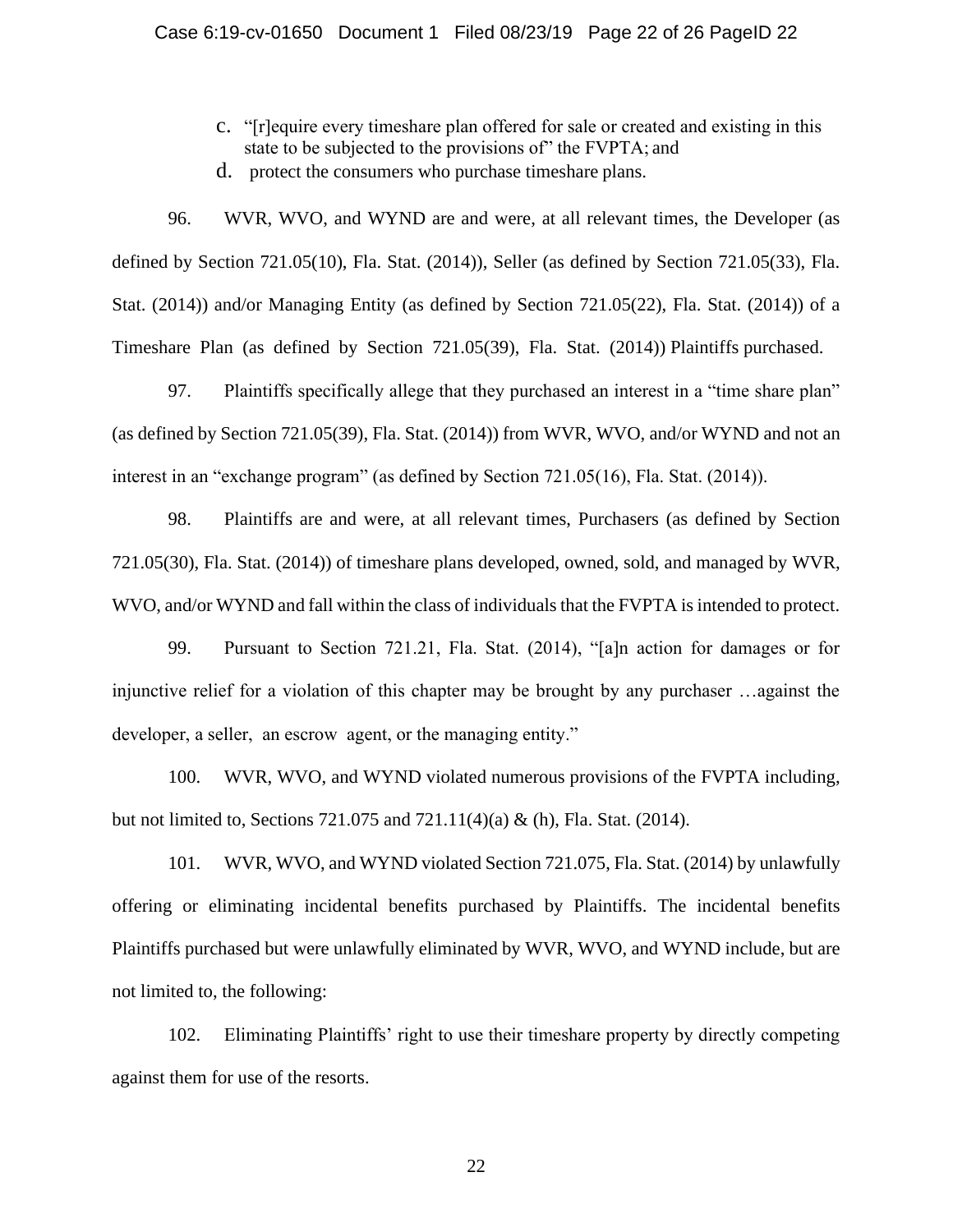#### Case 6:19-cv-01650 Document 1 Filed 08/23/19 Page 23 of 26 PageID 23

103. These misrepresentations and restrictions also violate Section 721.11(4)(h), Fla. Stat. (2014) by misrepresenting the nature and extent of any incidental benefit.

104. WVR, WVO, and WYND violated Section 721.11(4)(a), Fla. Stat. (2014), by misrepresenting to Plaintiffs a fact or creating a false or misleading impression regarding the timeshare plan Plaintiffs purchased from WVR, WVO, and/or WYND. The specific misrepresentations made to Plaintiffs by WVR, WVO, and WYND that violated Section  $721.11(4)(a)$ , Fla. Stat. (2014), include, but are not limited to:

- a) Failing to reveal that "equity" has no value outside the WVR, WVO, and WYND system.
- b) Failing to reveal that WVR, WVO, and WYND will be competing directly with Plaintiffs for reservations and rentals.
- c) Failing to reveal that reservations are very difficult to obtain.
- d) Failing to reveal that owner update meetings are actually high-pressure sales presentations.

105. WVR, WVO, and WYND, through their agents, on the date and at the location indicated in Paragraph 1, made a multitude of oral misrepresentations by omission of material facts in violation of FVPTA.

106. WVR, WVO, and WYND falsely represented to the Plaintiffs that the Wyndham timeshares being purchased by the Plaintiffs have sponsorship, approval, characteristics, uses, benefits or qualities that they did not have.

107. WVR, WVO, and WYND's statement that prices offered to Plaintiffs for purchase of points were good for one day only constituted a statement concerning future price increases by a seller which was nonspecific or not bona fide.

108. WVR, WVO, and WYND by omission misrepresented to the Plaintiff the size, nature, extent, qualities, or characteristics of the offered accommodations or facilities.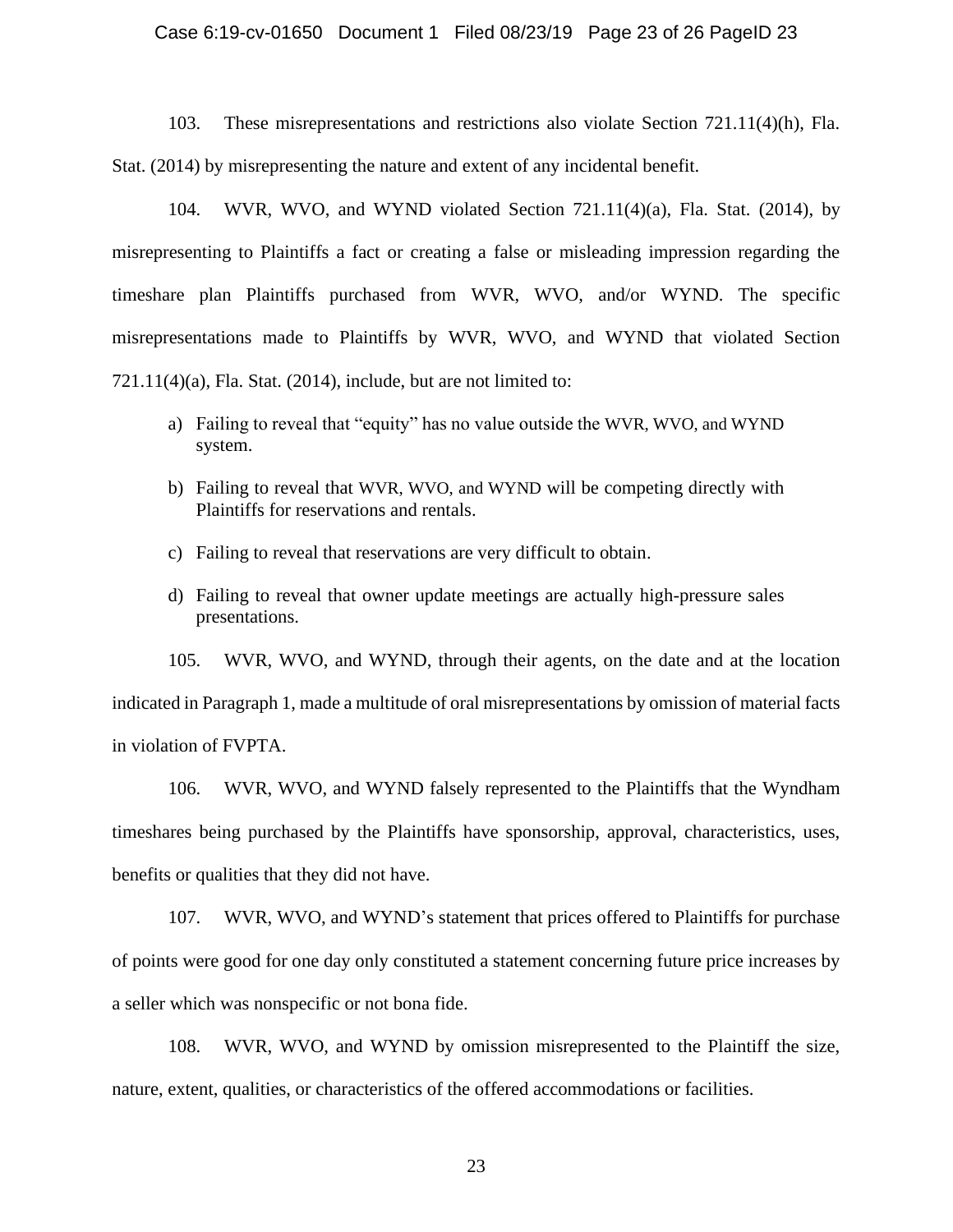#### Case 6:19-cv-01650 Document 1 Filed 08/23/19 Page 24 of 26 PageID 24

109. WVR, WVO, and WYND by omission, misrepresented to the Plaintiff the amount or period of time during which the accommodations or facilities will be available.

110. WVR, WVO, and WYND used the foregoing misleading and deceptive omissions to induce the Plaintiff into signing the timeshare contract.

111. WVR, WVO, and WYND created a false or misleading impression regarding the timeshare plans they sold by their omissions.

112. At the time of the representations and omissions included in the foregoing paragraphs, the representations were false and were being made for WVR, WVO, and WYND's financial gain.

113. Further, these misrepresentations and omissions were purposefully and willfully disseminated, overseen, or approved from WVR, WVO, and WYND corporate headquarters in Florida to its agents nationwide in order to create a uniform marketing scheme to deceive reasonable consumers like Plaintiffs, the corporate executives at WVR, WVO, and WYND had full knowledge of these sales tactics and encouraged and trained agents to do so.

114. Moreover, Plaintiffs relied on the foregoing false impressions and subsequent reassurances by WVR, WVO, and WYND in agreeing to make various purchases and these false impressions induced Plaintiffs into purchasing Timeshares from WVR, WVO, and WYND.

115. All of WVR, WVO, and WYND's forgoing violations of the FVPTA have been ongoing and continuous in nature.

116. As a direct result of WVR, WVO, and WYND's forgoing violations of the FVPTA, Plaintiffs have sustained damages they are entitled to recover from Defendants pursuant to Section 721.21, Fla. Stat. (2014).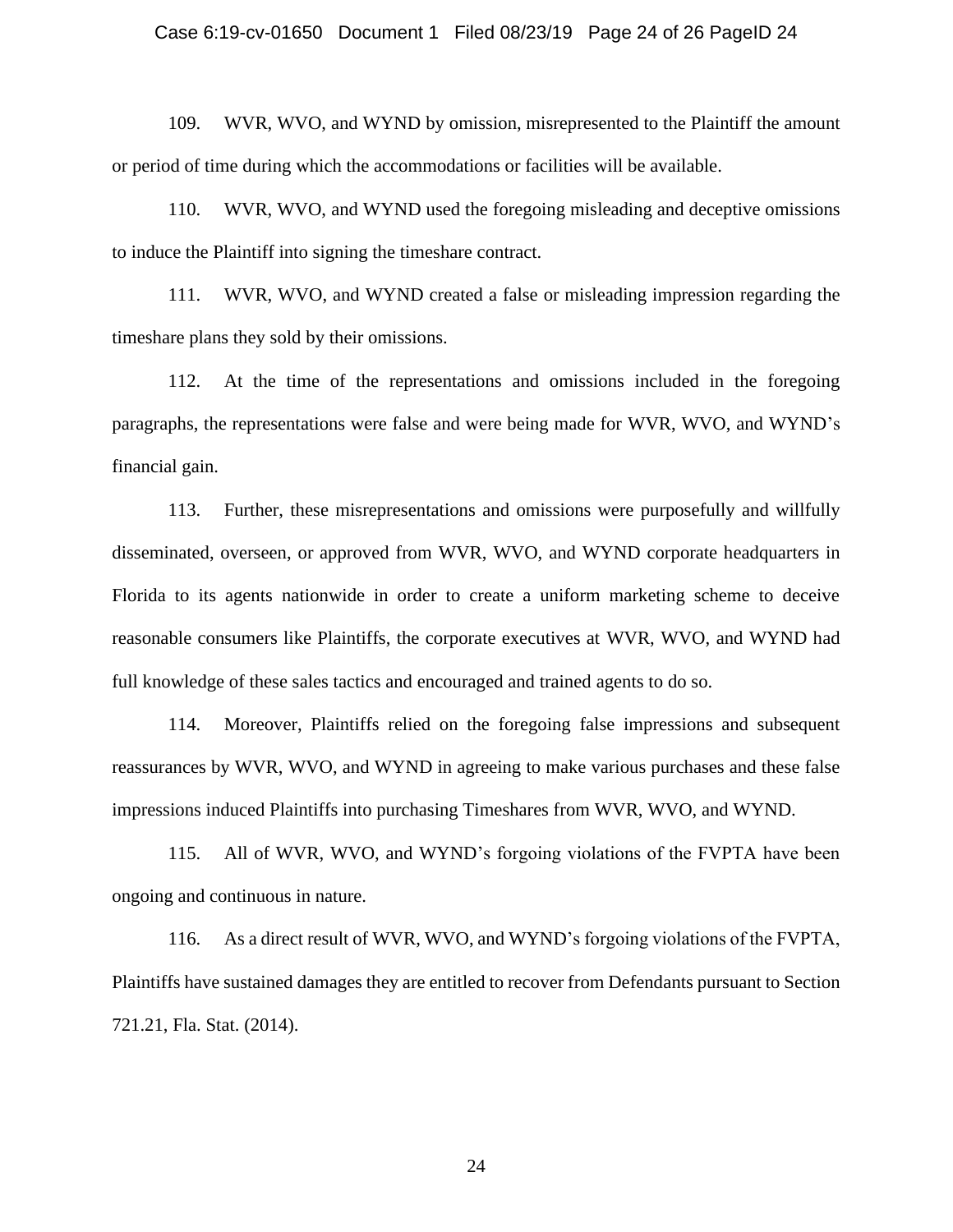117. WHEREFORE, the Plaintiffs seek compensatory and punitive damages, plus interest and costs, reasonable attorneys' fees and demands trial by jury on all issues so triable. The Plaintiff prays for such other and further relief this Court deems appropriate.

### **PRAYER FOR RELIEF**

In light of the foregoing, each and every Plaintiff respectfully requests:

118. That an injunction be issued declaring that Plaintiffs have a right to rescind their contracts, that said contracts be determined to be invalid and that Defendants WVR, WVO, and WYND must disgorge profits received from any and all Plaintiffs.

119. Judgment to be entered in favor of each and every Plaintiff against all Defendants WVR, WVO and WYND on all causes of action and damages suffered;

120. Each and every Plaintiff be awarded the full, fair, and complete recovery for all causes of action and damages suffered in the collective amount of \$680,000.00.

121. Each and every Plaintiff be awarded rescission, damages, punitive damages, restitution, reasonable attorney's fees, and costs.

122. Each and every Plaintiff be awarded all appropriate costs, fees, expenses, and prejudgment and post-judgment interest, as authorized by law; and

123. Such other relief that the Court deems just and proper.

### **JURY TRIAL DEMAND**

Each and every Plaintiff requests a jury trial on all questions of fact raised by this Complaint.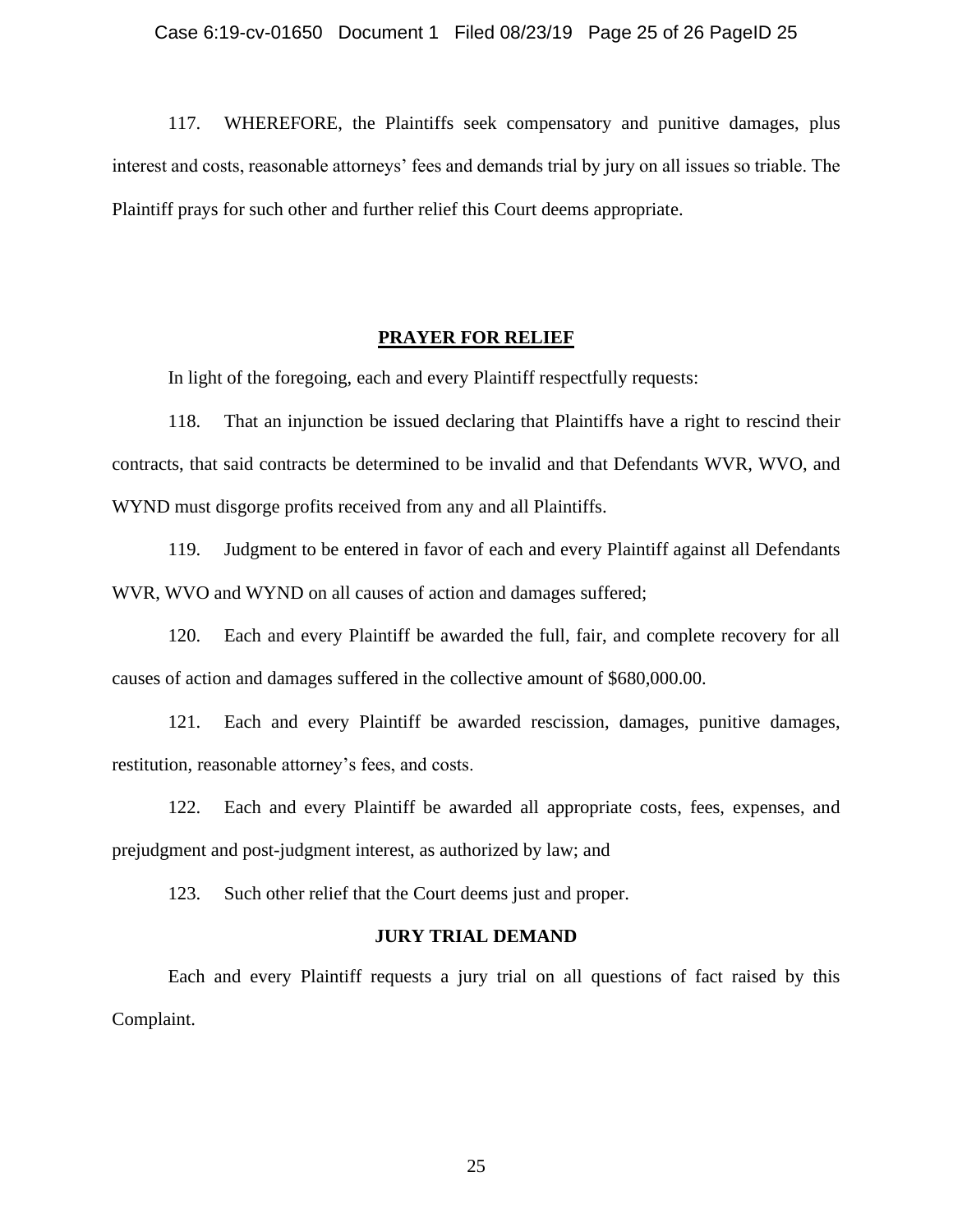Respectfully submitted,

## **/s/Donald S. Hackett III**

Donald S. Hackett III (No. #0127352) 25 Dr. M L King Ave #307 Memphis, TN 38103 don@donhackettlaw.com (901)-501-6992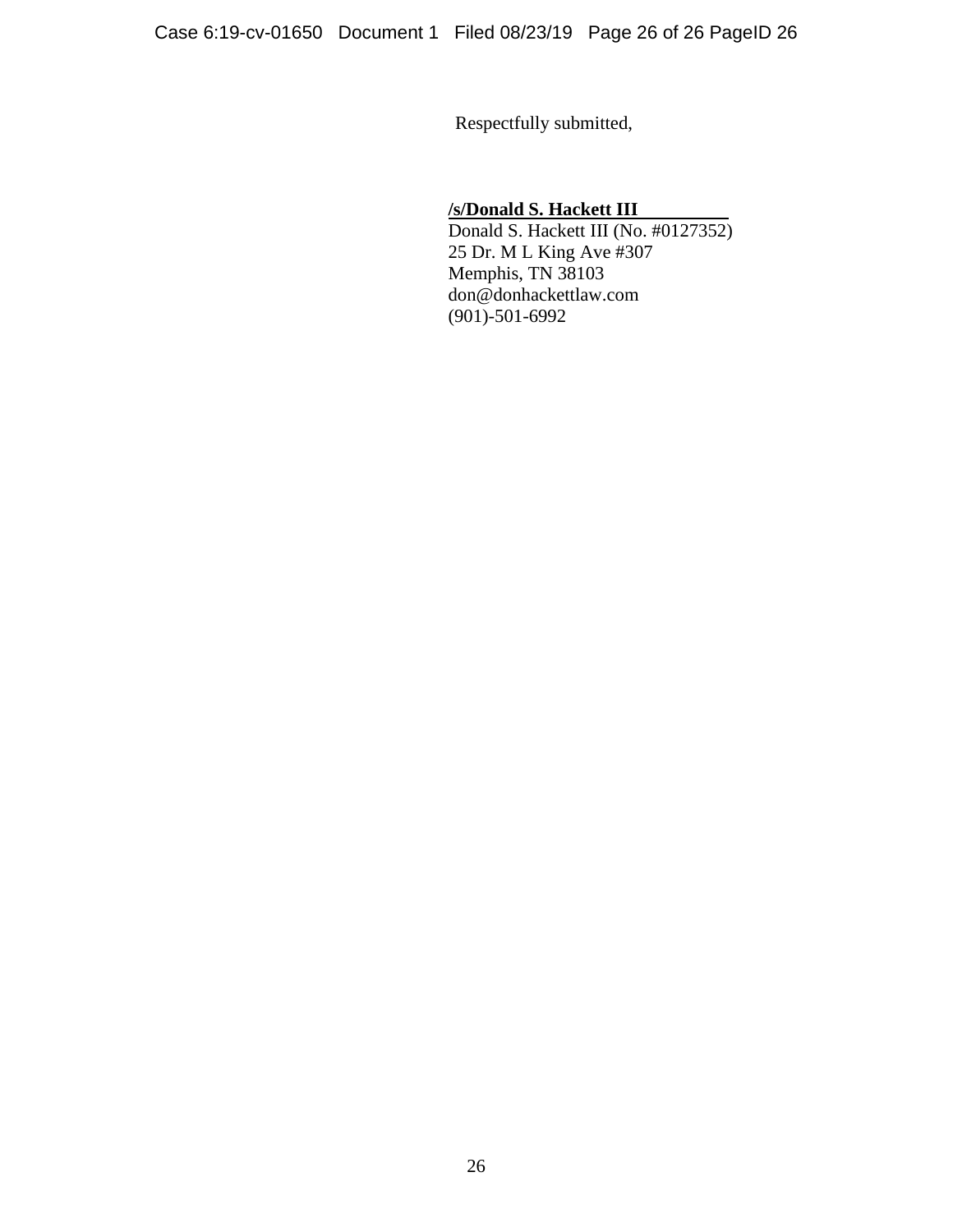# IS 44 (Rev. 07/16) **Case 6:19-cv-01650** Decrypted to the state of 2 Page 1 of 2 PageID 27

The JS 44 civil cover sheet and the information contained herein neither replace nor supplement the filing and service of pleadings or other papers as required by law, except as provided by local rules of court. This form,

| I. (a) PLAINTIFFS<br>David Kriens Sr. and Brenda L. Kriens                                                                                                                                                                                                                                                                                                                                                                                                                                                                                                                                                                                                     |                                                                                                                                                                                                                                                                                                                                                                                                                                                                                                                                                                                                                                         |                                                                                                                                                                                                                                                                                                                                                                                                                                                                                                                                                                                                                                                                                                                                                      |                                    | <b>DEFENDANTS</b><br>Wyndham Destinations Inc., Wyndham Vacation Resorts, Inc.,<br>Wyndham Vacation Ownership, Inc.,                                                                                                                                                                                                                                                                                  |                                                                                                                                                                                                                                                                                                                                                                                                                                            |                                                                                                                                                                                                                                                                                                                                                                                                                                                                                                                                                                                                                                                                          |
|----------------------------------------------------------------------------------------------------------------------------------------------------------------------------------------------------------------------------------------------------------------------------------------------------------------------------------------------------------------------------------------------------------------------------------------------------------------------------------------------------------------------------------------------------------------------------------------------------------------------------------------------------------------|-----------------------------------------------------------------------------------------------------------------------------------------------------------------------------------------------------------------------------------------------------------------------------------------------------------------------------------------------------------------------------------------------------------------------------------------------------------------------------------------------------------------------------------------------------------------------------------------------------------------------------------------|------------------------------------------------------------------------------------------------------------------------------------------------------------------------------------------------------------------------------------------------------------------------------------------------------------------------------------------------------------------------------------------------------------------------------------------------------------------------------------------------------------------------------------------------------------------------------------------------------------------------------------------------------------------------------------------------------------------------------------------------------|------------------------------------|-------------------------------------------------------------------------------------------------------------------------------------------------------------------------------------------------------------------------------------------------------------------------------------------------------------------------------------------------------------------------------------------------------|--------------------------------------------------------------------------------------------------------------------------------------------------------------------------------------------------------------------------------------------------------------------------------------------------------------------------------------------------------------------------------------------------------------------------------------------|--------------------------------------------------------------------------------------------------------------------------------------------------------------------------------------------------------------------------------------------------------------------------------------------------------------------------------------------------------------------------------------------------------------------------------------------------------------------------------------------------------------------------------------------------------------------------------------------------------------------------------------------------------------------------|
| <b>(b)</b> County of Residence of First Listed Plaintiff<br>Polk County, IA<br>(EXCEPT IN U.S. PLAINTIFF CASES)                                                                                                                                                                                                                                                                                                                                                                                                                                                                                                                                                |                                                                                                                                                                                                                                                                                                                                                                                                                                                                                                                                                                                                                                         |                                                                                                                                                                                                                                                                                                                                                                                                                                                                                                                                                                                                                                                                                                                                                      |                                    | County of Residence of First Listed Defendant<br>(IN U.S. PLAINTIFF CASES ONLY)<br>IN LAND CONDEMNATION CASES, USE THE LOCATION OF<br>NOTE:<br>THE TRACT OF LAND INVOLVED.                                                                                                                                                                                                                            |                                                                                                                                                                                                                                                                                                                                                                                                                                            |                                                                                                                                                                                                                                                                                                                                                                                                                                                                                                                                                                                                                                                                          |
| (C) Attorneys (Firm Name, Address, and Telephone Number)<br>Donald S. Hackett III<br>231 W. Old Hickory Blvd. Suite B, Second Floor<br>Madison, TN 37115 (615)248-8600                                                                                                                                                                                                                                                                                                                                                                                                                                                                                         |                                                                                                                                                                                                                                                                                                                                                                                                                                                                                                                                                                                                                                         |                                                                                                                                                                                                                                                                                                                                                                                                                                                                                                                                                                                                                                                                                                                                                      |                                    | Attorneys (If Known)                                                                                                                                                                                                                                                                                                                                                                                  |                                                                                                                                                                                                                                                                                                                                                                                                                                            |                                                                                                                                                                                                                                                                                                                                                                                                                                                                                                                                                                                                                                                                          |
| <b>II. BASIS OF JURISDICTION</b> (Place an "X" in One Box Only)                                                                                                                                                                                                                                                                                                                                                                                                                                                                                                                                                                                                |                                                                                                                                                                                                                                                                                                                                                                                                                                                                                                                                                                                                                                         |                                                                                                                                                                                                                                                                                                                                                                                                                                                                                                                                                                                                                                                                                                                                                      |                                    |                                                                                                                                                                                                                                                                                                                                                                                                       |                                                                                                                                                                                                                                                                                                                                                                                                                                            | <b>III. CITIZENSHIP OF PRINCIPAL PARTIES</b> (Place an "X" in One Box for Plaintiff                                                                                                                                                                                                                                                                                                                                                                                                                                                                                                                                                                                      |
| $\Box$ 1 U.S. Government<br>Plaintiff                                                                                                                                                                                                                                                                                                                                                                                                                                                                                                                                                                                                                          | <b>3</b> Federal Question<br>(U.S. Government Not a Party)                                                                                                                                                                                                                                                                                                                                                                                                                                                                                                                                                                              |                                                                                                                                                                                                                                                                                                                                                                                                                                                                                                                                                                                                                                                                                                                                                      |                                    | (For Diversity Cases Only)<br>and One Box for Defendant)<br>DEF<br><b>PTF</b><br>PTF<br>DEF<br>Citizen of This State<br>$\Box$ 1<br>$\Box$ 1<br>Incorporated or Principal Place<br>$\Box$ 4<br>$\Box$ 4<br>of Business In This State                                                                                                                                                                  |                                                                                                                                                                                                                                                                                                                                                                                                                                            |                                                                                                                                                                                                                                                                                                                                                                                                                                                                                                                                                                                                                                                                          |
| $\Box$ 2 U.S. Government<br>Defendant                                                                                                                                                                                                                                                                                                                                                                                                                                                                                                                                                                                                                          | $\mathbf{\Sigma}$ 4 Diversity<br>(Indicate Citizenship of Parties in Item III)                                                                                                                                                                                                                                                                                                                                                                                                                                                                                                                                                          |                                                                                                                                                                                                                                                                                                                                                                                                                                                                                                                                                                                                                                                                                                                                                      |                                    | <b>Citizen of Another State</b><br>Citizen or Subject of a                                                                                                                                                                                                                                                                                                                                            | $\mathbf{\times} 2$<br>$\Box$ 2 Incorporated <i>and</i> Principal Place<br>of Business In Another State<br><b>3</b> Foreign Nation<br>$\Box$ 3                                                                                                                                                                                                                                                                                             | ≵ে 5<br>$\Box$ 5<br>$\Box$ 6<br>O 6                                                                                                                                                                                                                                                                                                                                                                                                                                                                                                                                                                                                                                      |
|                                                                                                                                                                                                                                                                                                                                                                                                                                                                                                                                                                                                                                                                |                                                                                                                                                                                                                                                                                                                                                                                                                                                                                                                                                                                                                                         |                                                                                                                                                                                                                                                                                                                                                                                                                                                                                                                                                                                                                                                                                                                                                      |                                    | Foreign Country                                                                                                                                                                                                                                                                                                                                                                                       |                                                                                                                                                                                                                                                                                                                                                                                                                                            |                                                                                                                                                                                                                                                                                                                                                                                                                                                                                                                                                                                                                                                                          |
| <b>IV. NATURE OF SUIT</b> (Place an "X" in One Box Only)<br><b>CONTRACT</b>                                                                                                                                                                                                                                                                                                                                                                                                                                                                                                                                                                                    |                                                                                                                                                                                                                                                                                                                                                                                                                                                                                                                                                                                                                                         | <b>TORTS</b>                                                                                                                                                                                                                                                                                                                                                                                                                                                                                                                                                                                                                                                                                                                                         |                                    | <b>FORFEITURE/PENALTY</b>                                                                                                                                                                                                                                                                                                                                                                             | <b>BANKRUPTCY</b>                                                                                                                                                                                                                                                                                                                                                                                                                          | <b>OTHER STATUTES</b>                                                                                                                                                                                                                                                                                                                                                                                                                                                                                                                                                                                                                                                    |
| $\Box$ 110 Insurance<br>$\Box$ 120 Marine<br>$\Box$ 130 Miller Act<br>$\Box$ 140 Negotiable Instrument<br>150 Recovery of Overpayment<br>& Enforcement of Judgment<br>□ 151 Medicare Act<br>152 Recovery of Defaulted<br><b>Student Loans</b><br>(Excludes Veterans)<br>□ 153 Recovery of Overpayment<br>of Veteran's Benefits<br>$\Box$ 160 Stockholders' Suits<br>X 190 Other Contract<br>195 Contract Product Liability<br>$\Box$ 196 Franchise<br><b>REAL PROPERTY</b><br>210 Land Condemnation<br>$\Box$ 220 Foreclosure<br>$\Box$ 230 Rent Lease & Ejectment<br>$\square$ 240 Torts to Land<br>245 Tort Product Liability<br>290 All Other Real Property | PERSONAL INJURY<br>$\Box$ 310 Airplane<br>$\Box$ 315 Airplane Product<br>Liability<br>$\Box$ 320 Assault, Libel &<br>Slander<br>□ 330 Federal Employers'<br>Liability<br>340 Marine<br>345 Marine Product<br>Liability<br>□ 350 Motor Vehicle<br>□ 355 Motor Vehicle<br><b>Product Liability</b><br>360 Other Personal<br>Injury<br>□ 362 Personal Injury -<br>Medical Malpractice<br><b>CIVIL RIGHTS</b><br>$\Box$ 440 Other Civil Rights<br>$\Box$ 441 Voting<br>$\Box$ 442 Employment<br>$\Box$ 443 Housing/<br>Accommodations<br>445 Amer. w/Disabilities<br>Employment<br>□ 446 Amer. w/Disabilities -<br>Other<br>□ 448 Education | PERSONAL INJURY<br>$\Box$ 365 Personal Injury -<br><b>Product Liability</b><br>367 Health Care/<br>Pharmaceutical<br>Personal Injury<br><b>Product Liability</b><br>368 Asbestos Personal<br><b>Injury Product</b><br>Liability<br>PERSONAL PROPERTY □ 710 Fair Labor Standards<br>370 Other Fraud<br>$\Box$ 371 Truth in Lending<br>380 Other Personal<br><b>Property Damage</b><br>385 Property Damage<br><b>Product Liability</b><br>PRISONER PETITIONS<br><b>Habeas Corpus:</b><br>$\Box$ 463 Alien Detainee<br>$\Box$ 510 Motions to Vacate<br>Sentence<br>530 General<br>535 Death Penalty<br>Other:<br>$\Box$ 540 Mandamus & Other<br>$\Box$ 550 Civil Rights<br>555 Prison Condition<br>560 Civil Detainee -<br>Conditions of<br>Confinement |                                    | 5 625 Drug Related Seizure<br>of Property 21 USC 881<br>$\Box$ 690 Other<br><b>LABOR</b><br>Act<br>$\Box$ 720 Labor/Management<br>Relations<br>740 Railway Labor Act<br>751 Family and Medical<br>Leave Act<br>790 Other Labor Litigation<br>791 Employee Retirement<br>Income Security Act<br><b>IMMIGRATION</b><br>$\Box$ 462 Naturalization Application<br>$\Box$ 465 Other Immigration<br>Actions | 158 122 Appeal 28 USC 158<br>$\Box$ 423 Withdrawal<br>28 USC 157<br><b>PROPERTY RIGHTS</b><br>$\Box$ 820 Copyrights<br>30 Patent<br>□ 840 Trademark<br><b>SOCIAL SECURITY</b><br>$\Box$ 861 HIA (1395ff)<br><b>1 862 Black Lung (923)</b><br>$\Box$ 863 DIWC/DIWW (405(g))<br>□ 864 SSID Title XVI<br>$\Box$ 865 RSI (405(g))<br>FEDERAL TAX SUITS<br>□ 870 Taxes (U.S. Plaintiff<br>or Defendant)<br>□ 871 IRS-Third Party<br>26 USC 7609 | 375 False Claims Act<br>$\Box$ 376 Qui Tam (31 USC<br>3729(a)<br>400 State Reapportionment<br>$\Box$ 410 Antitrust<br>$\Box$ 430 Banks and Banking<br>$\Box$ 450 Commerce<br>$\Box$ 460 Deportation<br>470 Racketeer Influenced and<br>Corrupt Organizations<br>480 Consumer Credit<br>490 Cable/Sat TV<br>$\Box$ 850 Securities/Commodities/<br>Exchange<br>1 890 Other Statutory Actions<br>□ 891 Agricultural Acts<br>□ 893 Environmental Matters<br>□ 895 Freedom of Information<br>Act<br>$\Box$ 896 Arbitration<br>□ 899 Administrative Procedure<br>Act/Review or Appeal of<br><b>Agency Decision</b><br>$\Box$ 950 Constitutionality of<br><b>State Statutes</b> |
| V. ORIGIN (Place an "X" in One Box Only)<br>$\mathbf{X}$ 1 Original<br>Proceeding                                                                                                                                                                                                                                                                                                                                                                                                                                                                                                                                                                              | $\square$ 2 Removed from<br>$\Box$ 3<br><b>State Court</b>                                                                                                                                                                                                                                                                                                                                                                                                                                                                                                                                                                              | Remanded from<br><b>Appellate Court</b>                                                                                                                                                                                                                                                                                                                                                                                                                                                                                                                                                                                                                                                                                                              | $\Box$ 4 Reinstated or<br>Reopened | $\Box$ 5 Transferred from<br>(specify)                                                                                                                                                                                                                                                                                                                                                                | $\Box$ 6 Multidistrict<br>Litigation -<br>Another District<br>Transfer                                                                                                                                                                                                                                                                                                                                                                     | $\Box$ 8 Multidistrict<br>Litigation -<br>Direct File                                                                                                                                                                                                                                                                                                                                                                                                                                                                                                                                                                                                                    |
| VI. CAUSE OF ACTION                                                                                                                                                                                                                                                                                                                                                                                                                                                                                                                                                                                                                                            | 28 U.S.C. § 1332<br>Brief description of cause:                                                                                                                                                                                                                                                                                                                                                                                                                                                                                                                                                                                         | Breach of Contract, Fraud, Violations of the timeshare act                                                                                                                                                                                                                                                                                                                                                                                                                                                                                                                                                                                                                                                                                           |                                    | Cite the U.S. Civil Statute under which you are filing (Do not cite jurisdictional statutes unless diversity):                                                                                                                                                                                                                                                                                        |                                                                                                                                                                                                                                                                                                                                                                                                                                            |                                                                                                                                                                                                                                                                                                                                                                                                                                                                                                                                                                                                                                                                          |
| VII. REQUESTED IN<br><b>COMPLAINT:</b>                                                                                                                                                                                                                                                                                                                                                                                                                                                                                                                                                                                                                         | ο.<br>UNDER RULE 23, F.R.Cv.P.                                                                                                                                                                                                                                                                                                                                                                                                                                                                                                                                                                                                          | CHECK IF THIS IS A CLASS ACTION                                                                                                                                                                                                                                                                                                                                                                                                                                                                                                                                                                                                                                                                                                                      |                                    | <b>DEMAND</b> \$<br>680,000.00                                                                                                                                                                                                                                                                                                                                                                        | <b>JURY DEMAND:</b>                                                                                                                                                                                                                                                                                                                                                                                                                        | CHECK YES only if demanded in complaint:<br><b>X</b> Yes<br>$\square$ No                                                                                                                                                                                                                                                                                                                                                                                                                                                                                                                                                                                                 |
| VIII. RELATED CASE(S)<br>IF ANY                                                                                                                                                                                                                                                                                                                                                                                                                                                                                                                                                                                                                                | (See instructions):                                                                                                                                                                                                                                                                                                                                                                                                                                                                                                                                                                                                                     | JUDGE                                                                                                                                                                                                                                                                                                                                                                                                                                                                                                                                                                                                                                                                                                                                                |                                    |                                                                                                                                                                                                                                                                                                                                                                                                       | DOCKET NUMBER                                                                                                                                                                                                                                                                                                                                                                                                                              |                                                                                                                                                                                                                                                                                                                                                                                                                                                                                                                                                                                                                                                                          |
| <b>DATE</b><br>08/23/2019                                                                                                                                                                                                                                                                                                                                                                                                                                                                                                                                                                                                                                      |                                                                                                                                                                                                                                                                                                                                                                                                                                                                                                                                                                                                                                         | SIGNATURE OF ATTORNEY OF RECORD<br>/s/ Donald S. Hackett III                                                                                                                                                                                                                                                                                                                                                                                                                                                                                                                                                                                                                                                                                         |                                    |                                                                                                                                                                                                                                                                                                                                                                                                       |                                                                                                                                                                                                                                                                                                                                                                                                                                            |                                                                                                                                                                                                                                                                                                                                                                                                                                                                                                                                                                                                                                                                          |
| <b>FOR OFFICE USE ONLY</b><br><b>RECEIPT#</b>                                                                                                                                                                                                                                                                                                                                                                                                                                                                                                                                                                                                                  | <b>AMOUNT</b>                                                                                                                                                                                                                                                                                                                                                                                                                                                                                                                                                                                                                           | <b>APPLYING IFP</b>                                                                                                                                                                                                                                                                                                                                                                                                                                                                                                                                                                                                                                                                                                                                  |                                    | <b>JUDGE</b>                                                                                                                                                                                                                                                                                                                                                                                          | MAG. JUDGE                                                                                                                                                                                                                                                                                                                                                                                                                                 |                                                                                                                                                                                                                                                                                                                                                                                                                                                                                                                                                                                                                                                                          |
| <b>Print</b>                                                                                                                                                                                                                                                                                                                                                                                                                                                                                                                                                                                                                                                   | <b>Save As</b>                                                                                                                                                                                                                                                                                                                                                                                                                                                                                                                                                                                                                          |                                                                                                                                                                                                                                                                                                                                                                                                                                                                                                                                                                                                                                                                                                                                                      |                                    |                                                                                                                                                                                                                                                                                                                                                                                                       |                                                                                                                                                                                                                                                                                                                                                                                                                                            | <b>Reset</b>                                                                                                                                                                                                                                                                                                                                                                                                                                                                                                                                                                                                                                                             |